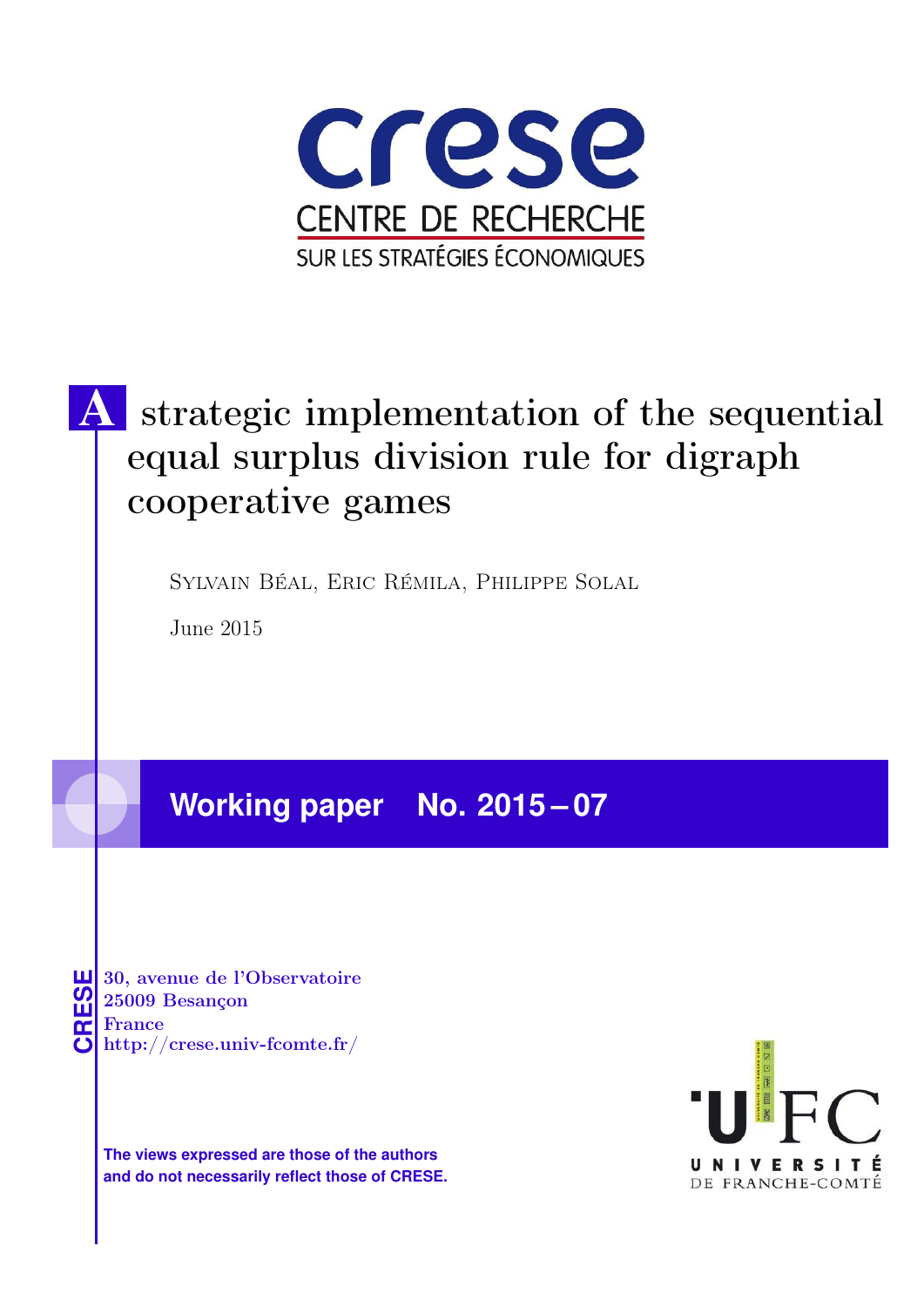# A Strategic Implementation of the Sequential Equal Surplus Division Rule for Digraph Cooperative  $Games<sup>1</sup>$

SYLVAIN BÉAL<sup>†</sup>, ERIC RÉMILA<sup>§</sup>, PHILIPPE SOLAL<sup>\*</sup>

June 24, 2015

#### Abstract

We provide a strategic implementation of the sequential equal surplus division rule (Béal et al., 2014). Precisely, we design a non-cooperative mechanism of which the unique subgame perfect equilibrium payoffs correspond to the sequential equal surplus division outcome of a superadditive rooted tree TU-game. This mechanism borrowed from the bidding mechanism designed by Pérez-Castrillo and Wettstein (2001), but takes into account the direction of the edges connecting any two players in the rood tree, which reflects some dominance relation between them.

Keywords: Bidding approach – Implementation – Rooted tree TU-games – Sequential equal surplus division

# 1 Introduction

The Nash program, intended to bridge the gap between cooperative and non-cooperative game theory, has in recent literature been influenced much by the work of Pérez-Castrillo and Wettstein (2001), which implements the Shapley value (Shapley, 1953) through a mechanism consisting of a bidding stage followed by a proposal stage. Follow-up this seminal article, Ju and Wettstein (2009) provide a framework for implementing and comparing several solution concepts for transferable utility cooperative game (shortly, TU-games) by using a class of bidding mechanisms. On each of these bidding mechanisms, modeled through a non-cooperative extensive form game, the outcome of each sub-game perfect equilibrium (SPE) outcome coincides with the allocation of a value among a set of players that a solution concept for TU-games recommends.

In TU-games, the primitive information to allocate a value is what productive value is generated by each possible group of players or coalition. However, an important characteristic of social and economic situations is that players are part of a relational structure which possibly affects the cooperation possibilities. That is, alternative graph structures connecting the same set of players might lead to very different costs and benefits for coalitions. Thus, in many situations it is important to account for graph structures and not just coalition functions. Myerson (1977) makes a seminal contribution in adapting the cooperative game theory structure to accommodate information about the graph connecting players. The way in which he does this is by augmenting a cooperative game by an undirected graph over the player set. The Myerson value of an undirected graph TU-game is the Shapley value of the Myerson restricted game, being the TU-game that results from taking into account the fact that players can cooperate only if they are connected in

<sup>1</sup>Financial support by the National Agency for Research (ANR) – research program "Dynamic Matching and Interactions: Theory and Experiments" (DynaMITE) ANR. BLANC – and the "Mathématiques de la décision pour l'ingénierie physique et sociale" (MODMAD) project is gratefully acknowledged.

<sup>†</sup>Corresponding author. Université de Franche-Comté, CRESE, 30 Avenue de l'Observatoire, 25009 Besançon, France. E-mail: sylvain.beal@univ-fcomte.fr. Tel: (+33)(0)3.81.66.68.26. Fax: (+33)(0)3.81.66.65.76

<sup>§</sup>Universit´e de Saint-Etienne, CNRS UMR 5824 GATE Lyon Saint-Etienne and IXXI, Lyon. E-mail: eric.remila@univ-st-etienne.fr. Tel: +33)(0)4.77.42.19.61. Fax: (+33)(0)4.77.42.19.50.

<sup>∗</sup>Universit´e de Saint-Etienne, CNRS UMR 5824 GATE Lyon Saint-Etienne, France. E-mail: philippe.solal@univst-etienne.fr. Tel: (+33)(0)4.77.42.19.61. Fax: (+33)(0)4.77.42.19.50.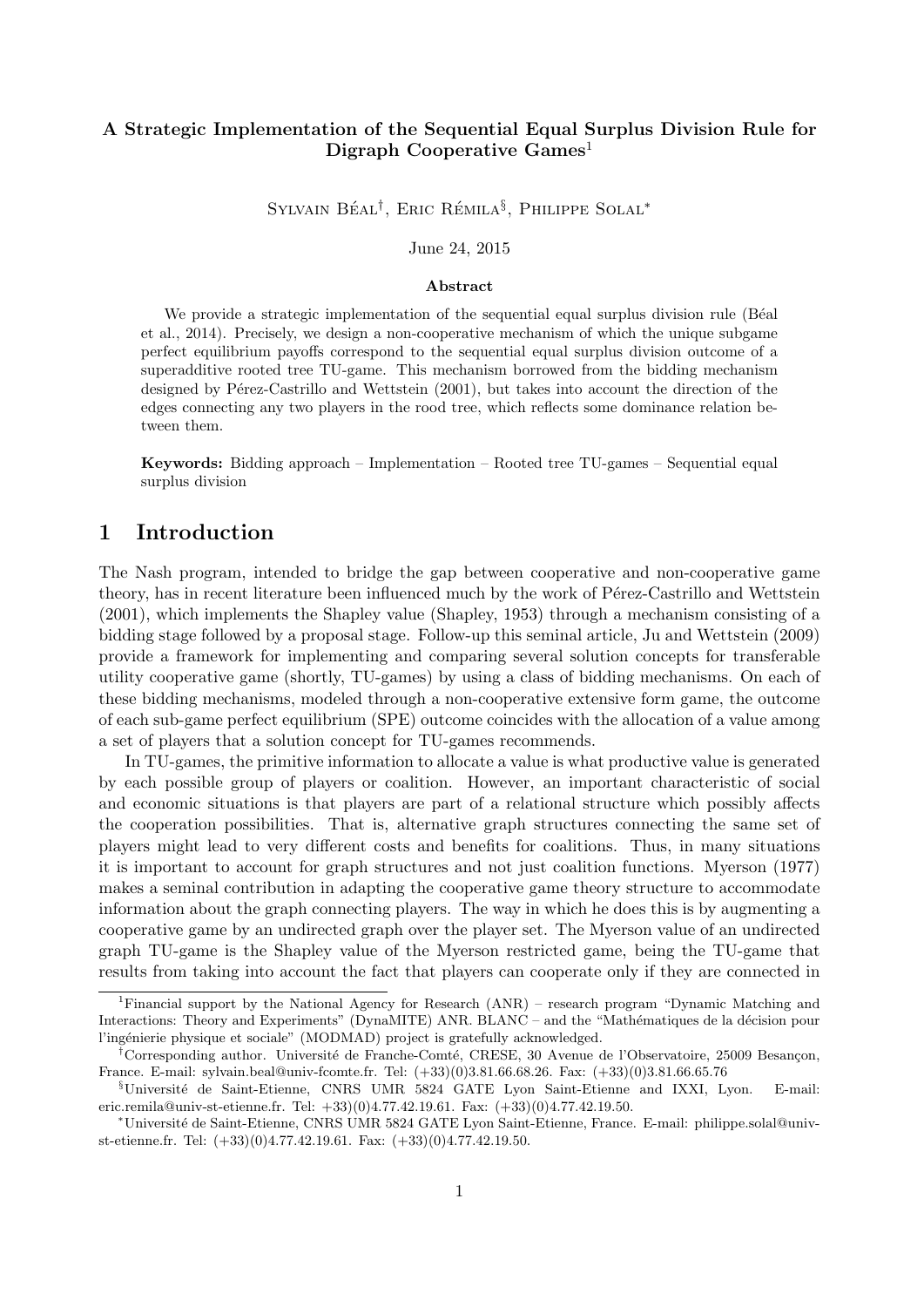the graph. Adapting the mechanism of Pérez-Castrillo and Wettstein  $(2001)$ , Slikker  $(2007)$  and van den Brink et al. (2013) construct bidding mechanisms to implement several allocation rules for cooperative environments with an undirected graph structure.

Nevertheless, many of the aforementioned relational structures are better represented by a directed graph rather than by an undirected graph. A typical example is the river sharing problem in which the importance of directional flow is pointed out by Ambec and Sprumont (2002). Specifically, a group of players (firms, farmers, cities, countries) are located along a river with one source and one sink. The benefit of the players depend on the amount of water they consume, but they have unequal access to water. On the one hand, as players can only consume water entering upstream to their location, upstream players have a dominance advantage in water consumption. On the other hand, because of rainfall and inflow from tributaries, the river flow picks up volume along its course. Water inflow at the territory of downstream players cannot be consumed by upstream players. These directional constraints can be well represented by a directed-line graph. Ambec and Sprumont (2002) study the fair distribution of welfare resulting from the optimal allocation of water among the riparian players by modeling the river sharing problem as a cooperative TU-game augmented by a directed-line graph.

B<sup> $\acute{e}$ al et al. (2014) consider the scenario where the TU-game is augmented by a rooted tree. As</sup> a directed line is a special case of a rooted tree, our class of rooted tree TU-games are well suited to deal with the river sharing problem where the river has one source and multiple bifurcations. A new allocation rule, called the sequential equal surplus division rule, is introduced for rooted tree TU-games. It is constructed sequentially by following the direction of the edges of the rooted tree. The root player of this tree has possibly several successors, each of them initiating a separate branch of the tree, viewed as a coalition. Together with each branch, one for each successor, the root player achieves some surplus (positive or negative depending on the properties of the TUgame), measured by the difference between the worth achieved by the entire component and the sum of the worths achieved separately by each branch. In order to distribute this surplus, the root as well as each branch are considered as single bargaining entities. The participation of each entity is necessary to attain this surplus. Therefore, it seems natural to give to each entity an equal share of the surplus in addition to the worth it can secure in the absence of cooperation. This is equivalent to reward each entity by the well-known equal surplus division for TU-games. For each branch, the obtained total payoff is what remains to be shared among its members. The sequential equal surplus division rule then consists of applying recursively the above step to the root of all (sub-)branches of the tree. The distribution of the surplus of cooperation between two or more coalitions is also at the heart of the construction of many of the solutions proposed in the literature. Béal et al. (2014) provide two axiomatic characterizations of the sequential equal surplus division rule, and then apply it to solve the river sharing problem.

The aim of the present article is to implement the sequential equal surplus division rule through a bidding mechanism for the subclass of rooted-tree superadditive TU-games. Since the seminal article by Pérez-Castrillo and Wettstein (2001), several bidding mechanisms have been constructed for implementing solutions for TU-games. Most, if not all, of these bidding mechanisms share a set of desirable properties which prove very useful to demonstrate the uniqueness of equilibrium payoffs. In a first step, we identify a sufficient condition under which a bidding mechanism, where each winner of the bidding stage induces a sub-game, possesses these properties. In a second step, we design these sub-games in order to construct a bidding mechanism implementing the sequential surplus division rule. The main differences between our bidding mechanism and the existing ones for solutions of (undirected graph) TU-games are twofold.

First, the direction of the edges are taken into account in the construction of the bidding mechanism. The latter starts at the root of the tree. The root player bargains over the surplus of cooperation between her and the coalitions formed by her respective sets of subordinates. At this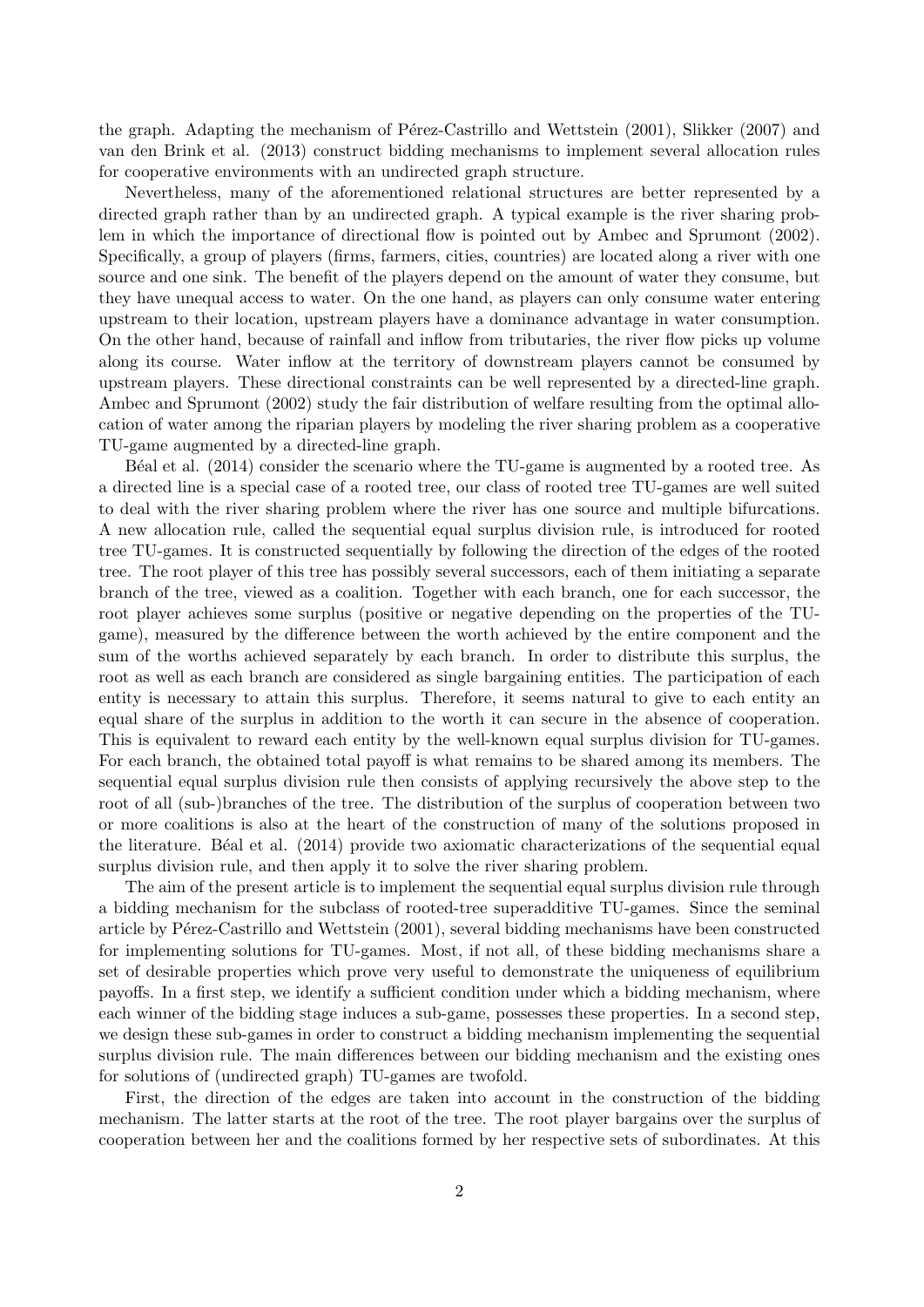end of this bargaining game, the root player obtains his final payoff in the bidding mechanism. Then, the bidding mechanism continues its route on each branch of the tree: each successor of the root player is involved in another bargaining game to share a surplus achieved when this successor cooperates with her respective coalitions of subordinates in the rooted tree.

Second, each player, except the root, is involved in exactly two interrelated and local bargaining games. Consider any player different from the root. This player first bargains with her unique predecessor and the other successors of her predecessor, and then starts another bargaining game with all her successors. In the first bargaining game, this player represents her subordinates so that the payoff she obtains is a temporary payoff. In the second bargaining game, this player bargains with her own successors (if any) over a surplus that takes into account the payoff she has obtained in the first bargaining game. At the end of this second bargaining game, this player receives her final payoff and leaves the bidding mechanism.

Each bargaining game contains a bidding stage and a bargaining stage. The bidding stage is identical to the bidding stage designed by Pérez-Castrillo and Wettstein (2001), and the bargaining stage is a "take it or leave it" procedure.

The rest of the article is organized as followed. Section 2 provides preliminaries on TU-games and directed graph TU-games, and then introduces the sequential equal surplus division rule. Contrary to Béal et al (2014), this rule is defined recursively. This formulation will help to see the connection between this rule and our bidding mechanism that we also defined recursively. Section 3 singles out an abstract class of bidding mechanisms possesses a set of desirable properties. As mentioned above, these properties are common to all specific bidding mechanisms inspired from Perez-Castrillo and Wettstein (2001). These findings are then used in section 4 to design our bidding mechanism that implements the sequential equal surplus division rule in environments where the underlying TU-game is superadditive. Section 5 is devoted to the proof of this claim.

# 2 The cooperative situation and the allocation rule

#### 2.1 Cooperative TU-games

**Notations** For a finite set A, the notation  $|A|$  stands for the number of elements of A. Weak set inclusion is denoted by  $\subseteq$ , whereas proper set inclusion is denoted by  $\subset$ . For the ease of notation, we often write the singleton  $\{i\}$  as i.

A cooperative game with transferable utility (henceforth called a TU-game) is a pair  $(N, v)$ consisting of a finite player set  $N \subseteq \mathbb{N}$  of size n and a coalition function  $v: 2^N \longrightarrow \mathbb{R}$  satisfying  $v(\emptyset) = 0$ . An element S of  $2^N$  is a coalition, and  $v(S)$  is the maximal worth that the members of S can obtain by cooperating. Denote by C the set of all TU-games. A TU-game  $(N, v)$  is superadditive if  $v(S \cup T) \ge v(S) + v(T)$  for any pair of disjoint coalitions S and T. For any two TU-games  $(N, v)$  and  $(N, w)$  defined on the same player set N, and for any  $\alpha \in \mathbb{R}$ , the TU-game  $(N, \alpha v + w) \in \mathcal{C}$  is defined as follows: for each  $S \subseteq N$ ,  $(\alpha v + w)(S) = \alpha v(S) + w(S)$ . For any nonempty coalition  $T \subseteq N$ , the Dirac TU-game  $(N, \delta_T) \in C$  is defined as:  $\delta_T(T) = 1$ , and  $\delta_T(S) = 0$ for each other  $S \subseteq N$ .

In the TU-game  $(N, v)$ , each player  $i \in N$  may receive a payoff  $z_i \in \mathbb{R}$ . A payoff vector  $z = (z_i)_{i \in N} \in \mathbb{R}^n$  lists a payoff  $z_i$  for each  $i \in N$ . For any nonempty coalition  $S \in 2^N$  the notation zs stands for  $\sum_{i \in S} z_i$ . An allocation rule  $\Phi$  on the class of all TU-games  $\mathcal C$  is a map that assigns to each TU-game  $(N, v) \in \mathcal{C}$  a payoff vector  $\Phi(N, v) \in \mathbb{R}^n$ .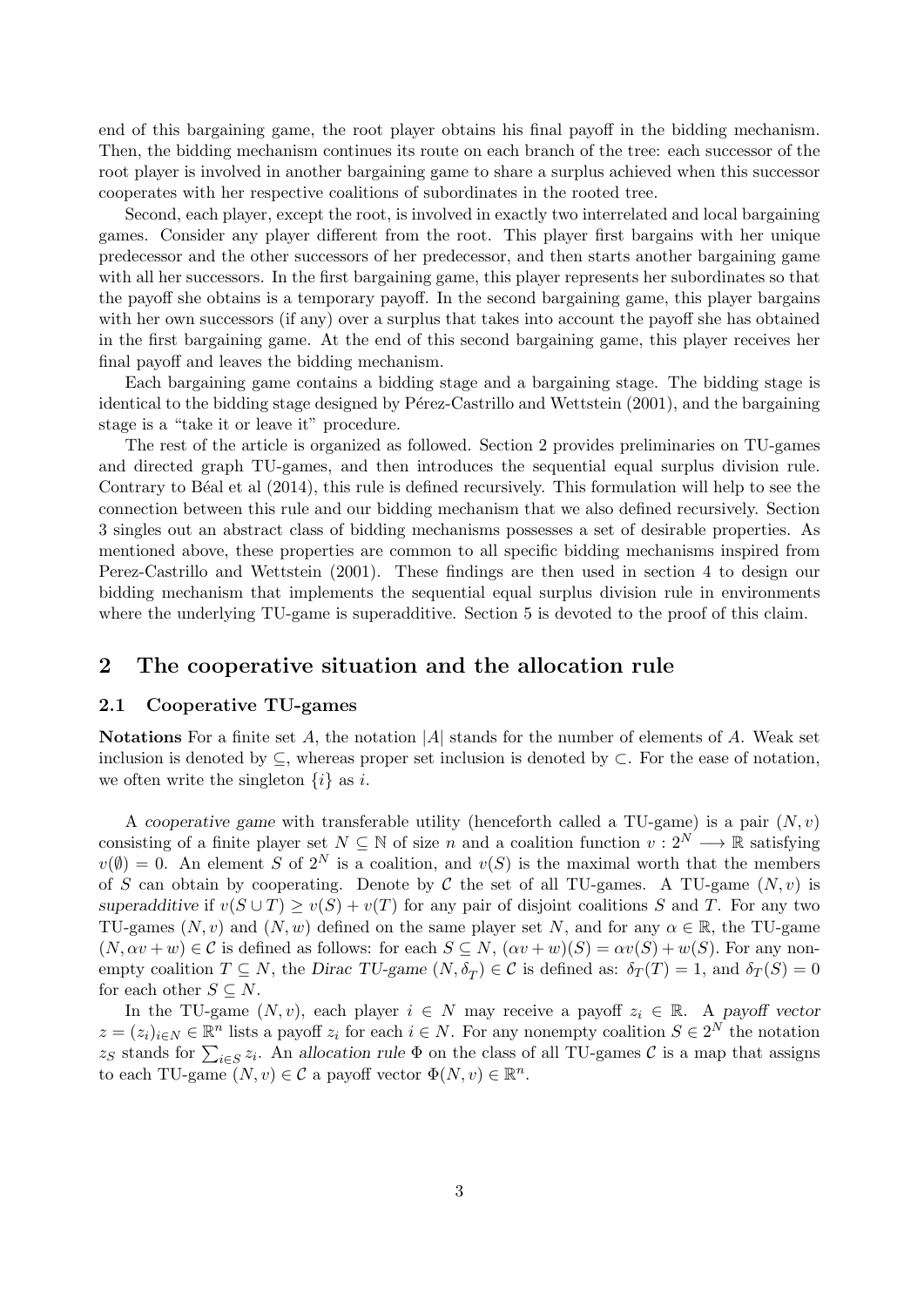#### 2.2 Digraph TU-games

In several social situations there is an underlying ordering of the players, which describes some social, technical, or communicational structure. In this article, we assume that the social structure is represented by a digraph on the player set representing some dominance relation between these players.

Precisely, a digraph TU-game is a triple  $(N, v, D)$  where  $(N, v) \in \mathcal{C}$  and  $(N, D)$  is a directed graph. A directed graph or digraph is a pair  $(N, D)$ , where N is a finite set of nodes (representing the players) and  $D \subseteq N \times N$  is a binary relation on N. An ordered pair of elements  $(i, j) \in D$ represents a directed edge from i to j. We assume the digraph to be irreflexive, i.e.,  $(i, i) \notin D$  for all  $i \in N$ . Let  $E_i \subseteq D$  be the set of directed edges to which  $i \in N$  is incident, i.e., directed edges of the form  $(i, j) \in D$  or  $(j, i) \in D$ . For any subset  $C \subseteq N$ , the subdigraph induced on  $(N, D)$  by C is the pair  $(C, D_C)$  where  $D_C = \{(i, j) \in D : i, j \in C\}$ . For  $i \in N$ , the nodes in  $S_D(i) = \{j \in N : S_D(i) = D\}$ .  $(i, j) \in D$  are called the successors of i, and the nodes in  $P_D(i) = \{j \in N : (j, i) \in D\}$  are called the predecessors of i in  $(N, D)$ . A directed path from i to j in N is a sequence of distinct nodes  $(i_1,\ldots,i_p), p \geq 2$ , such that  $i_1 = i$ ,  $i_{q+1} \in S_D(i_q)$  for  $q = 1,\ldots,p-1$ , and  $i_p = j$ . The number  $p-1$  is the length of the path. Given two nodes  $i, j \in N$ , j is a subordinate of i in  $(N, D)$  if there is a directed path from i to j. The set of i's subordinates is denoted by  $\hat{S}_D(i)$ , and we will use the notation  $\hat{S}_D[i]$  to represent the union of  $\hat{S}_D(i)$  and  $\{i\}$ . Note that for any  $i \in N$ ,  $S_D(i) \subseteq \hat{S}_D(i)$ . We refer to the players in  $\hat{P}_D(i) = \{j \in N : i \in \hat{S}_D(j)\}\$ as the superiors of i in  $(N, D)$ . We have  $P_D(i) \subseteq \hat{P}_D(i)$ .

A digraph  $(N, D)$  is a rooted tree if each node in N except one node called the root and denoted by r, has exactly one predecessor. If  $(N, D)$  is a tree rooted at  $r \in N$ ,  $p_D(i)$  refers to the unique predecessor of  $i \in N \setminus r$ . The depth of a node  $i \in N$  in a rooted tree  $(N, D)$  is the length of the unique directed path from  $r$  to i, with the convention that the depth of  $r$  is set to 0. The depth of a rooted tree  $(N, D)$  is the depth of its deepest nodes. In a rooted tree  $(N, D)$ , for each  $i \in N$ , note that the subdigraph  $(\hat{S}_D[i], D_{\hat{S}_D[i]})$  induced on  $(N, D)$  by the subset of players  $\hat{S}_D[i]$  is itself a rooted tree where the root is i, and  $(\hat{S}_D[r], D_{\hat{S}_D[r]})$  coincides with  $(N, D)$ . Denote by  $D$  the set of rooted trees.

In this article, we restrict our attention to the digraph TU-games  $(N, v, D)$  such that  $(N, v) \in \mathcal{C}$ and  $(N, D) \in \mathcal{D}$ . Denote this set of digraph TU-games by  $\mathcal{CD}$ . An allocation rule  $\Phi$  on  $\mathcal{CD}$  is a map that assigns to each digraph TU-game  $(N, v, D) \in CD$  a payoff vector  $\Phi(N, v, D) \in \mathbb{R}^n$ .

#### 2.3 The sequential equal surplus division rule

Béal et al. (2014) introduce the sequential equal surplus division rule, denoted by  $\Phi^e$ , on  $CD$ . Before defining formally  $\Phi^e$ , we need to introduce the following quantity for each player  $i \in N$ involved in  $(N, v, D)$ :

$$
S_i(N, v, D) = v(\hat{S}_D[i]) - v(\{i\}) - \sum_{j \in S_D(i)} v(\hat{S}_D[j]),
$$

which represents the surplus created by i and each coalition of subordinates  $\hat{S}_D[j], j \in S_D(i)$ , when they decide to cooperate in the coalition  $\hat{S}_D[i]$ . Of course,  $\mathbb{S}_i(N, v, D) \geq 0$  when the underlying TU-game  $(N, v)$  is superadditive.

For each  $(N, v, D) \in CD$ ,  $\Phi^e$  is defined recursively from the root r as follows:

1. For the root  $r \in N$ ,

$$
\Phi_r^e(N, v, D) = v(\{r\}) + \frac{\mathbb{S}_r(N, v, D)}{|S_D[r]|}.
$$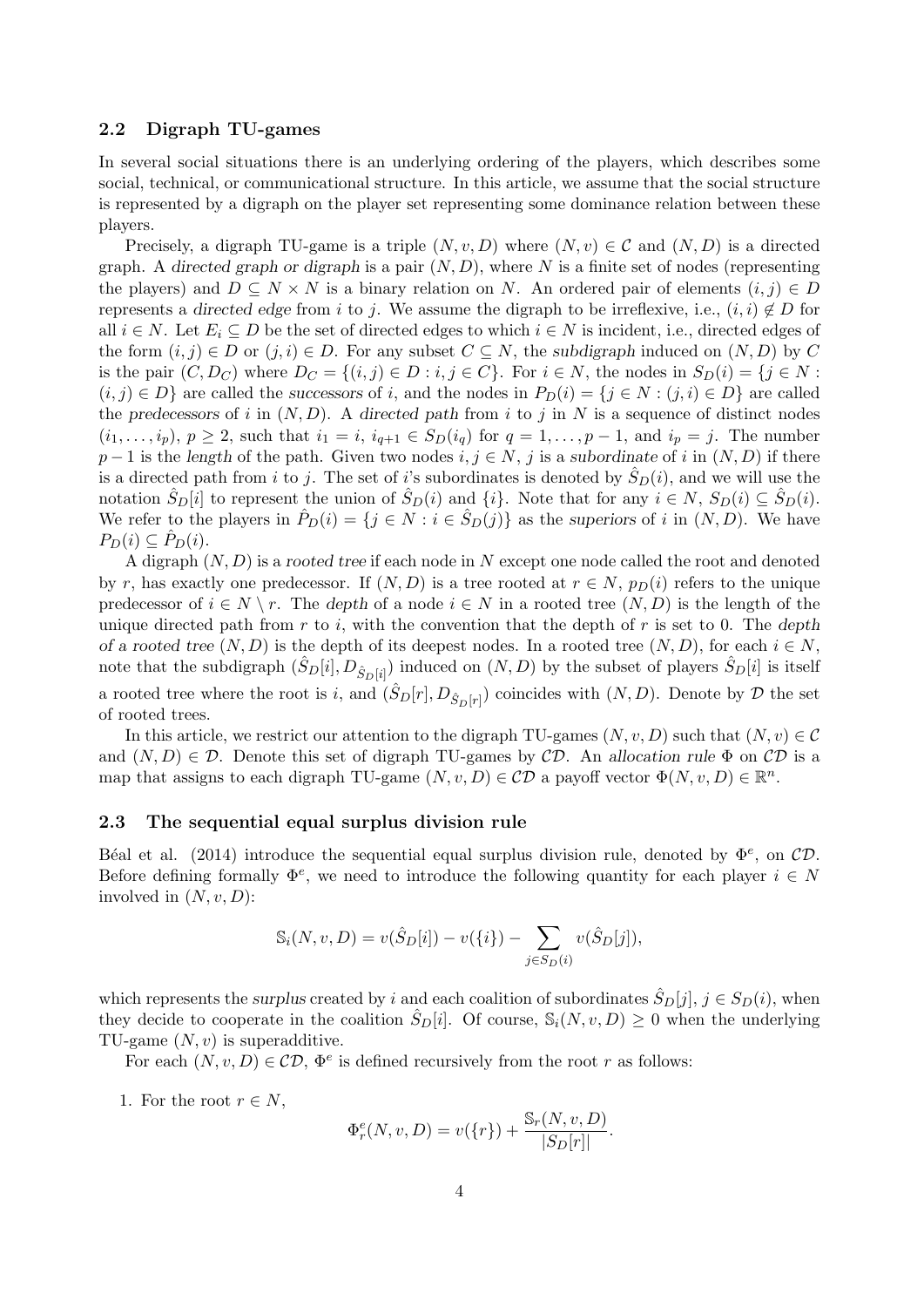2. For each other  $i \in N \setminus \{r\},\$ 

$$
\Phi_i^e(N, v, D) = \Phi_i^e(\hat{S}_D[j], v_j, D_{\hat{S}_D[j]}),
$$

where j is the unique successor of the root r of  $(N, D)$  such that  $i \in \hat{S}_D[j]$ . The TU-game  $(\hat{S}_D[j], v_j)$  is as follows:

$$
\forall S \subseteq \hat{S}_D[j], \quad v_j(S) = v(S) + \frac{\mathbb{S}_r(N, v, D)}{|S_D[r]|} \delta_{\hat{S}_D[j]}(S).
$$

In other words,  $v_j(S)$  is identical to  $v(S)$  for each  $S \subset \hat{S}_D[j]$  and  $v_j(\hat{S}_D[j])$  is the sum of  $v(\hat{S}_D[j])$ and an equal share of the surplus  $\mathcal{S}_r(N, v, D)$ .

**Example 1** Let  $N = \{1, ..., 4\}$  be the player set, and let  $(N, D)$  be the rooted tree represented in Figure 1. Let  $(N, v)$  be a TU-game such that  $v(S) = |S|^2$  for each  $S \subseteq N$ . For the root 1, we



Figure 1: The rooted tree  $(N, D)$ .

have:

$$
S_1(N, v, D) = v(\hat{S}_D[1]) - v(\{1\}) - \sum_{j \in S_D(1)} v(\hat{S}_D[j]) = 16 - 1 - 1 - 4 = 10.
$$

By point 1 of the definition of  $\Phi^e$  applied to  $(N, v, D)$ , we get:

$$
\Phi_1^e(N, v, D) = 1 + \frac{10}{3} \n= \frac{13}{3}.
$$

Next, consider player 2. By point 2 of the definition of  $\Phi^e$  applied to  $(N, v, D)$ , we have to use the digraph TU-game  $(\hat{S}_D[2], v_2, D_{\hat{S}_D[2]}) = (\{2\}, v_2, \emptyset)$ , where

$$
v_2=v+\frac{\mathbb{S}_1(N,v,D)}{3}\delta_{\{2\}}.
$$

By point 2 of the definition of  $\Phi^e$  applied to  $(N, v, D)$ ,

$$
\Phi_2^e(N, v, D) = \Phi_2^e(\{2\}, v_2, \emptyset).
$$

By point 1 of the definition of  $\Phi^e$  applied to  $({2}, v_2, \emptyset)$ ,

$$
\Phi_2^e(\{2\}, v_2, \emptyset) = v_2(\{2\}) + \frac{\mathbb{S}_2(\{2\}, v_2, \emptyset)}{1}
$$
  
=  $v_2(\{2\}) + 0$   
=  $1 + \frac{10}{3}$   
=  $\frac{13}{3}$ .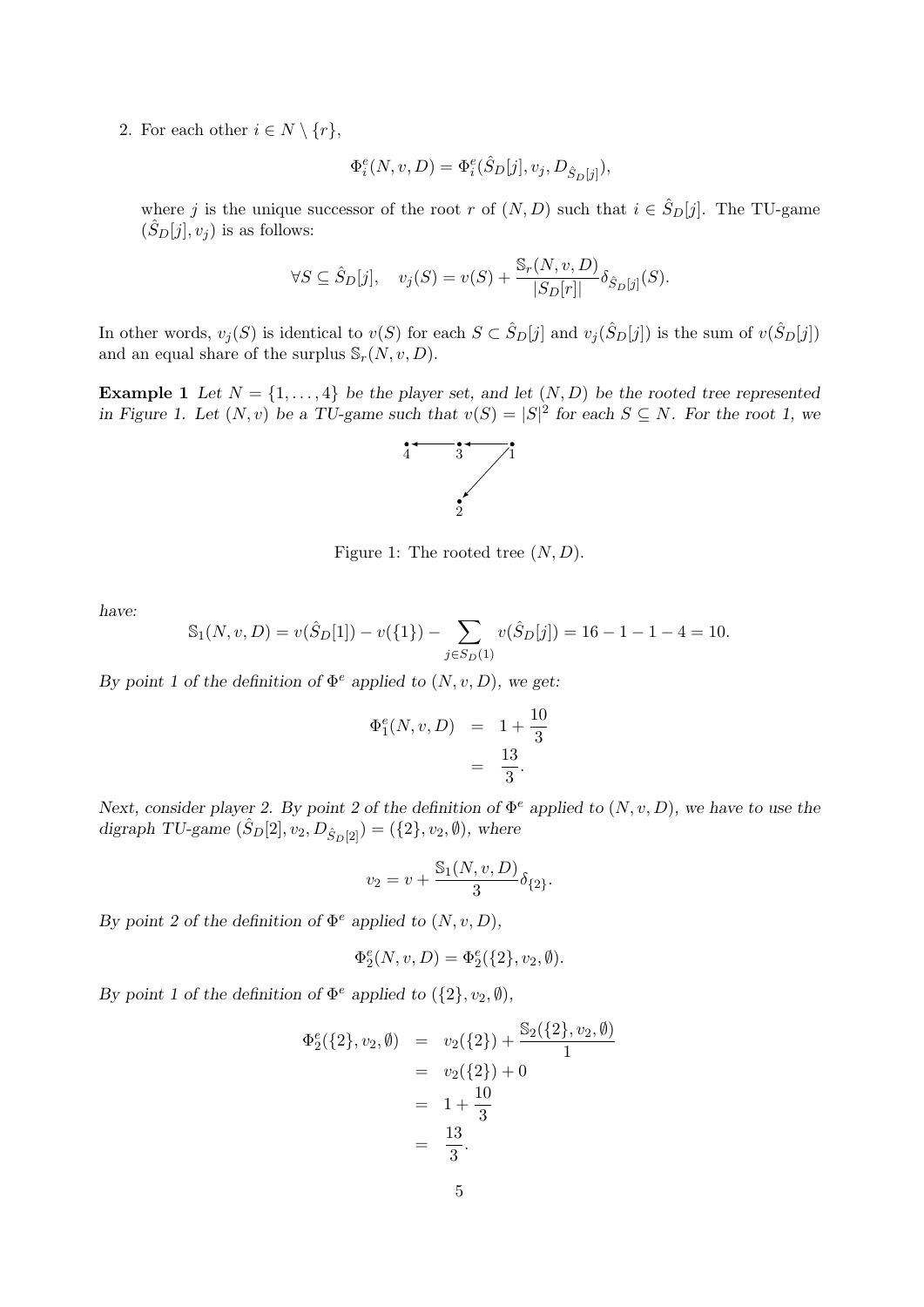Next, consider player 3. By point 2 of the definition of  $\Phi^e$  applied to  $(N, v, D)$ , we have to use the digraph TU-game  $(S_D[3], v_3, D_{\hat{S}_D[2]}) = (\{3, 4\}, v_3, \{(3, 4)\})$ , where

$$
v_3 = v + \frac{\mathbb{S}_1(N,v,D)}{3} \delta_{\{3,4\}}.
$$

By point 2 of the definition of  $\Phi^e$  applied to  $(N, v, D)$ ,

$$
\Phi_3^e(N,v,D)=\Phi_3^e(\{3,4\},v_3,\{(3,4)\}),\ \text{and also}\ \Phi_4^e(N,v,D)=\Phi_4^e(\{3,4\},v_3,\{(3,4)\}).
$$

By point 1 of the definition of  $\Phi^e$  applied to  $({3, 4}, v_3, {(3, 4)}$ ,

$$
\Phi_3^e({3, 4}, v_3, {(3, 4)}) = v_3({3}) + \frac{\mathbb{S}_3({3, 4}, v_3, {(3, 4)})}{2},
$$

where

$$
S_3({3, 4}, v_3, {(3, 4)}) = v_3({3, 4}) - v_3(3) - v_3(4)
$$
  
=  $v({3, 4}) + \frac{10}{3} - v({3}) - v({4})$   
=  $\frac{16}{3}$ .

Therefore, we obtain:

$$
\Phi_3^e(N, v, D) = \Phi_3^e({3, 4}, v_3, {(3, 4)})
$$
  
=  $1 + \frac{16}{3 \times 2}$   
=  $\frac{11}{3}$ .

At last, consider player 4. We have to compute  $\Phi_4^e({3,4}, v_3, {(3,4)})$ . By point 2 of the definition of  $\Phi^e$  applied to  $(\{3,4\}, v_3, \{(3,4)\})$ , we have  $\Phi_4^e(\{3,4\}, v_3, \{(3,4)\}) = \Phi_4^e(\{4\}, (v_3)_4, \emptyset)$ , where

$$
(v_3)_4 = v_3 + \frac{\mathbb{S}_3(\{3,4\}, v_3, \{(3,4)\})}{2} \delta_4
$$
  
=  $v + \frac{\mathbb{S}_3(\{3,4\}, v_3, \{(3,4)\})}{2} \delta_4.$ 

From this, we see that:

$$
(v_3)_4({4}) = 1 + \frac{8}{3}.
$$

By point 1 of definition of  $\Phi^e$  applied to  $({4}, (v_3)_4, \emptyset)$ , we obtain:

$$
\Phi^{e}(\{4\}, (v_3)_4, \emptyset) = 1 + \frac{8}{3} + \frac{\mathbb{S}_4(\{4\}, (v_3)_4, \emptyset)}{1}
$$
  
= 1 + \frac{8}{3} + 0  
= \frac{11}{3}.

It follows that the payoff allocation vector induced by  $\Phi^e$  on  $(N, v, D)$  is given by:

$$
\Phi^{e}(N, v, D) = \left(\frac{13}{3}, \frac{13}{3}, \frac{11}{3}, \frac{11}{3}\right).
$$

 $\Box$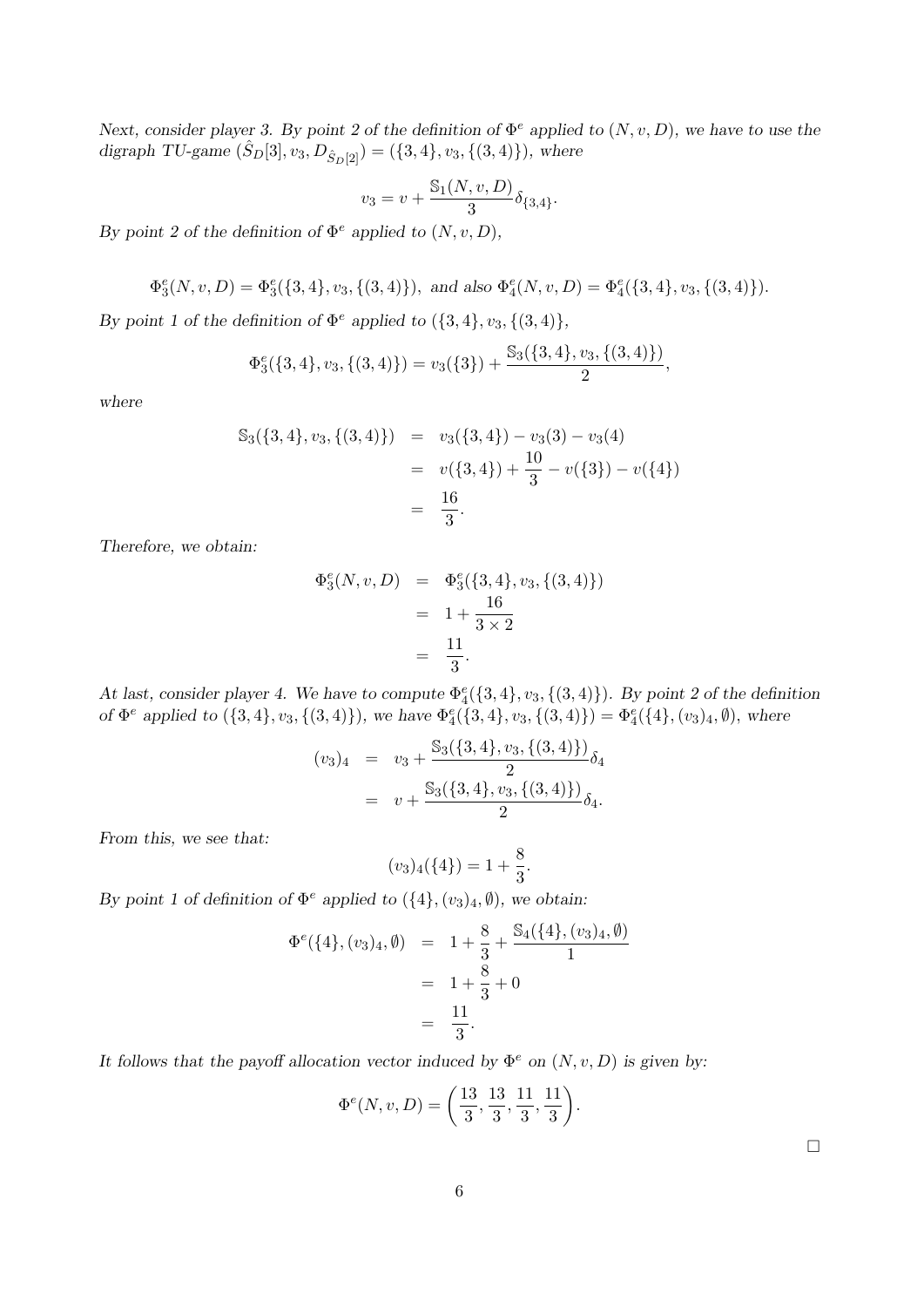To close this section, we will use the fact that  $\Phi^e$  satisfies the axiom of (strict) aggregate mononoticity (Meggido, 1974) on  $CD$  saying that the allocation of each player strictly increases when the worth of the grand coalition  $N$  increases while the worth of the other coalitions remains fixed. This axiom is well-known in problems of fair division. Formally, for each constant  $c > 0$ , it holds that:

$$
\forall i \in N, \quad \Phi_i^e(N, v + c\delta_N, D) > \Phi_i^e(N, v, D). \tag{1}
$$

To verify that  $\Phi^e$  indeed satisfies this axiom on  $CD$ , it suffices to note that  $\mathbb{S}_r(N, v, D) < \mathbb{S}_r(N, v + D)$  $c\delta_N, D$  and to apply the recursive definition for  $\Phi^e$ .

### 3 A general class of bidding mechanisms

Since the seminal article by P $\acute{e}$ rez-Castrillo and Wettstein  $(2001)$ , several mechanism including a bidding stage followed by a proposal stage and an acceptance stage have been constructed to determine how the surplus generated by cooperation is to be shared in environments with transferable utility (see, e.g., Ju, Wettstein, 2009, Ju, 2012, Brink van den et al., 2013). It turns out that all these bidding mechanisms exhibit the same interesting properties that we will use later in this article. Here, we collect these properties for more abstract or disembodied bidding mechanisms.

**Mechanism (A)** Assume that the player set is  $S \subseteq N$ ,  $s \geq 2$ .

**Stage 1:** Each player  $i \in S$  makes  $s - 1$  bids  $b_j^i \in \mathbb{R}$  to each other player  $j \in S \setminus \{i\}$ . For each  $i \in S$ , define the net bid of player i by

$$
B^i = \sum_{j \in S \setminus \{i\}} b_j^i - \sum_{j \in S \setminus \{i\}} b_i^j.
$$

Define by  $\Omega_S$  the subset of players with the highest net bid. Pick any player is at random from  $\Omega_S$ .

**Stage 2:** Player  $i_s$  induces some (sequential) non-cooperative game  $G_{i_s}$  on the player set S; the payoffs received in  $G_{i_s}$  are denoted by  $(g_j^{i_s})_{j\in S}$ .

The rewards  $(r_j^{i_s})_{j\in S}$  resulting from **Stage 1** and **Stage 2** are given by:

$$
r_j^{i_s} = \begin{cases} g_j^{i_s} + b_j^{i_s} & \text{if } j \in S \setminus \{i_s\}, \\ g_{i_s}^{i_s} - \sum_{l \in S \setminus \{i_s\}} b_l^{i_s} & \text{if } j = i_s. \end{cases}
$$

The final payoff  $m_j$  received by each player  $j \in S$  in Mechanism (A) is computed by taking the average of the rewards  $r_j^{i_s}$  over  $\Omega_S$ , i.e.

$$
\forall j \in S, \quad m_j = \frac{\sum_{i_s \in \Omega_S} r_j^{i_s}}{|\Omega_S|}.
$$

#### $\blacksquare$

**Proposition 1** Consider Mechanism (A) and assume that on each SPE of  $G_{i_s}$ ,  $i_s \in \Omega_S$ , of Stage 2, the payoff vector is the same and equal to  $(\hat{g}_j^{i_s})_{j \in S}$ . Then, at each SPE of Mechanism (A), i.e. including Stage 1 and Stage 2, it holds that:

1. For each  $j \in S$ , player j's net bid is such that  $\hat{B}^j = 0$ , which implies that  $\Omega_S = S$ .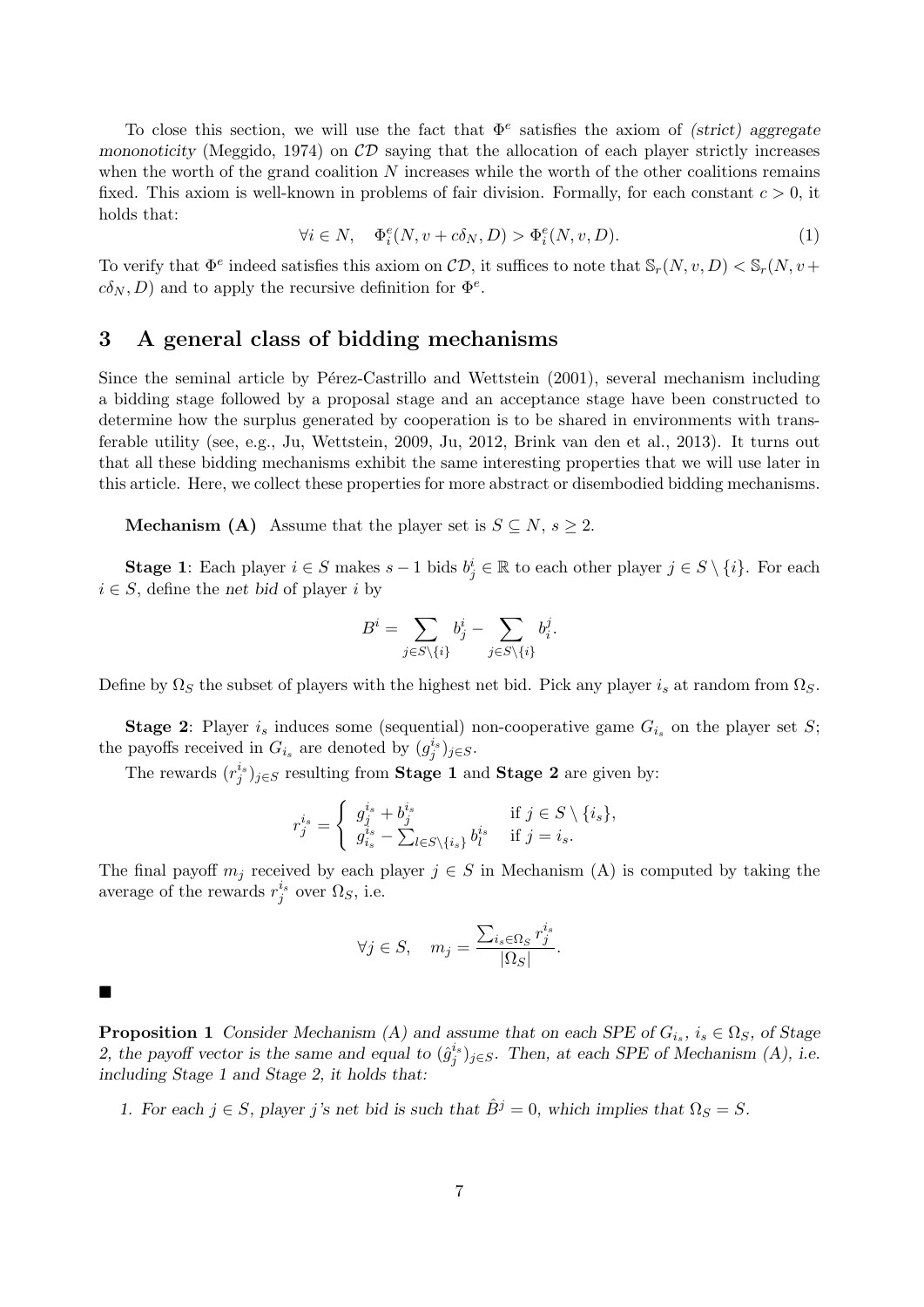2. The rewards  $(\hat{r}_j^{i_s})_{j \in S}$  induced by  $(\hat{g}_j^{i_s})_{j \in S}$ ,  $i_s \in \Omega_S$ , and the bids do not depend on the identity of the proposer:

$$
\forall i_s, i'_s \in \Omega_S, \forall j \in S, \quad \hat{r}_j^{i_s} = \hat{r}_j^{i'_s}.
$$

3. For each  $j \in S$ , the induced expected payoff  $\hat{m}_j$  is equal to:

$$
\hat{m}_j = \frac{\sum_{k \in S} \hat{g}_j^k}{|S|}.
$$

4. For each pair of distinct players  $i, j \in S$ , the bid  $\hat{b}_j^i$  of i to j is equal to:

$$
\hat{b}_j^i = \frac{\sum_{k \in S} \hat{g}_j^k}{|S|} - \hat{g}_j^i.
$$

The proof of Proposition 1 is relegated to the Appendix. The next proposition indicates the existence of such a SPE for Mechanism (A) is also ensured under the hypothesis of the statement of Proposition 1.

**Proposition 2** Under the hypothesis of Proposition 1, there exists a SPE for Mechanism  $(A)$  such that the bid of each player i to each player  $j \in S \setminus \{i\}$  is given by  $\hat{b}_j^i$  as in point 4 of Proposition 1.

**Proof.** Assume that at **Stage 2** each player plays his or her equilibrium strategy in each  $G_{i_s}$ ,  $i_s \in \Omega_S$ . Then, it suffices to verify that at **Stage 1** of the Mechanism (A), no player has a strict interest to deviate unilaterally from  $\{\hat{b}_j^i\}_{j \in S\setminus\{i\}}$ . Pick any  $i \in S$  and any set of bids  $\{b_j^i\}_{j \in S\setminus\{i\}}$ distinct from  $\{\hat{b}_j^i\}_{j \in S \setminus \{i\}}$ . Two cases arise.

Case (a) Assume that:

$$
\sum_{j \in S \setminus \{i\}} b_j^i > \sum_{j \in S \setminus \{i\}} \hat{b}_j^i.
$$

By point 1 of Proposition 1, player  $i$  becomes the unique proposer. His or her final payoff in Mechanism (A) becomes:

$$
\hat{g}_i^i - \sum_{j \in S \setminus \{i\}} b_j^i < \hat{g}_i^i - \sum_{j \in S \setminus \{i\}} \hat{b}_j^i = \hat{r}_i^i = \hat{m}_i,
$$

where the last equality follows from point 2 of Proposition 1 and the definition of the expected payoff  $\hat{m}_i$ .

Case (b) Assume that:

$$
\sum_{j \in S \setminus \{i\}} b_j^i \le \sum_{j \in S \setminus \{i\}} \hat{b}_j^i.
$$

Because the set  $\{b_j^i\}_{j \in S \setminus \{i\}}$  is distinct from the set  $\{\hat{b}_j^i\}_{j \in S \setminus \{i\}}$ , there is at least one  $j \in S \setminus \{i\}$ such that  $b_j^i < \hat{b}_j^i$ , so that  $B(j) > B(i)$ . This implies that player i is not a member of  $\Omega_S$  anymore. But this fact does not affect i's reward in  $G_{i_s}$ ,  $i_s \in \Omega_S$ . Indeed, pick any possible proposer  $i_s$ (necessarily different from i), and denote by  $r_i^{i_s}$  player i's reward in  $G_{i_s}$  when he or she plays  $\{b_j^i\}_{j\in S\setminus\{i\}}$  at **Stage 1**:

$$
r_i^{i_s} = \hat{g}_i^{i_s} - \hat{b}_i^{i_s} = \hat{g}_i^{i_s} - \left(\frac{\sum_{k \in S} \hat{g}_j^k}{|S|} - \hat{g}_i^{i_s}\right) = \hat{m}_i,
$$

where the second equality follows from point 4 of Proposition 1 and the last equality follows from point 3 of Proposition 1.

By combining cases (a) and (b), the proof is complete.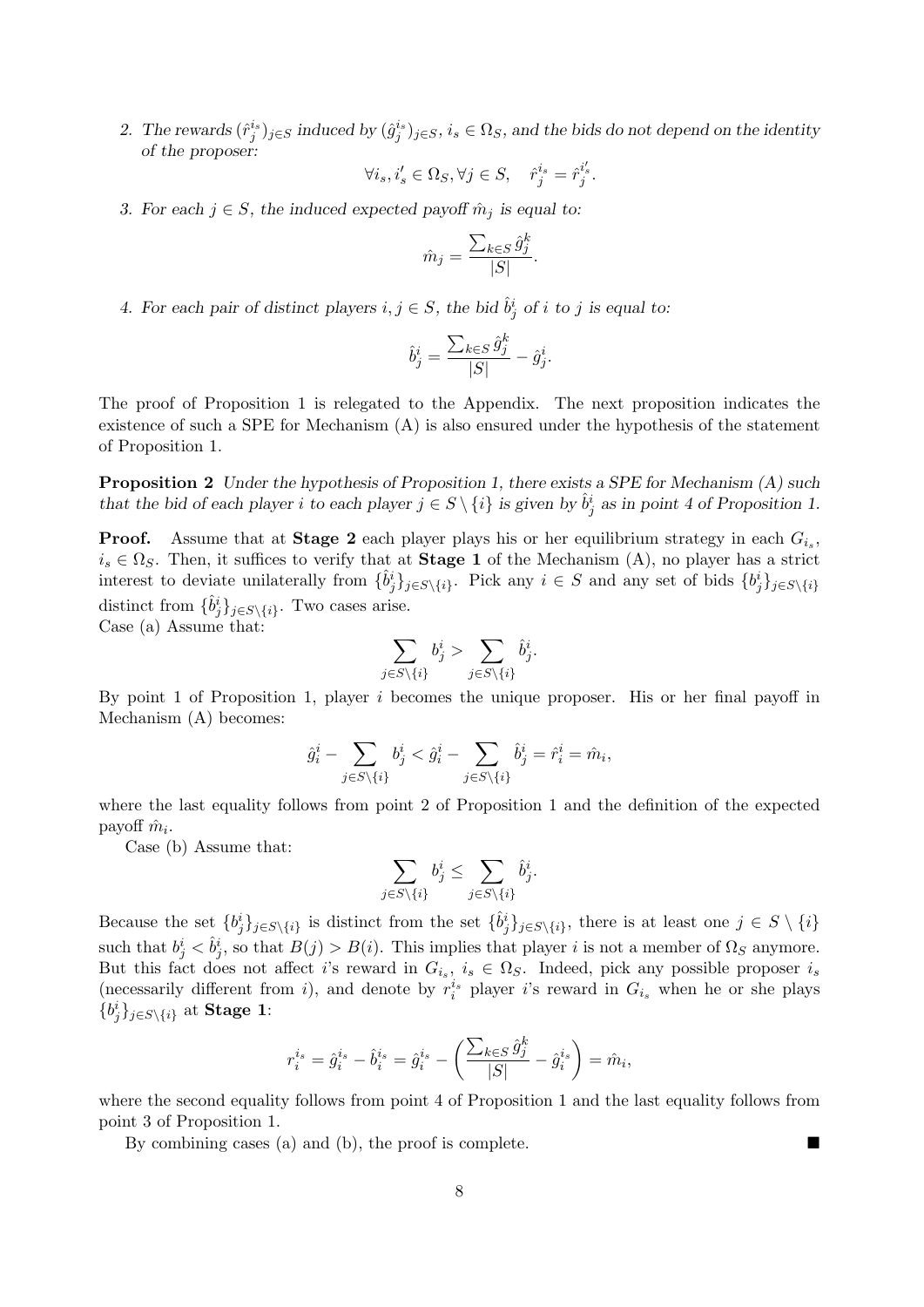# 4 A bidding mechanism for implementing  $\Phi^e$

In order to construct a mechanism which implements  $\Phi^e$ , we need to specify **Stage 2** in Mechanism (A), from now on denoted by (Ae). Given a digraph TU-game  $(N, v, D) \in CD$  and the root  $r \in N$ , we proceed as follows.

**Mechanism (Ae)** The player set is  $S_D[r]$ .

**Stage 1:** this stage corresponds to stage 1 in Mechanism A applied to player set  $S<sub>D</sub>[r]$ .

**Stage 2:** Player is induces a non-cooperative game  $G_{i_s}$  on the player set  $S_D[r]$ . The game  $G_{i_s}$ consists in two stages.

**Stage 2.1**: Player  $i_s$  makes an offer  $x_j^{i_s} \in \mathbb{R}$  to each other player  $j \in S_D[r] \setminus \{i_s\}$ .

**Stage 2.2**: The players in  $S_D[r] \setminus \{i_s\}$  observe the offer  $x_j^{i_s}$  and, sequentially, either accept or reject the offer. If each of these players accepts the offer, then the game ends and the payoffs are given by:

$$
\forall j \in S_D[r] \setminus \{i_s\}, \quad g_j^{i_s} = x_j^{i_s}, \text{ and } g_{i_s}^{i_s} = \mathbb{S}_r(N, v, D) - \sum_{j \in S_D[r] \setminus \{i_s\}} x_j^{i_s}.
$$

If at least one player in  $S_D[r] \setminus \{i_s\}$  rejects the offer, then:

$$
\forall j \in S_D[r], \quad g_j^{i_s} = 0.
$$

The rewards  $(r_j^{i_s})_{j \in S_D[r]}$  resulting from **Stage 1** and **Stage 2**, and the final expected payoffs  $(m_i)_{i \in S_D[r]}$  are defined as in Mechanism (A).

Three remarks are in order.

**Remark 1** At Stage 2 of Mechanism (Ae), the non-cooperative game  $G_{i_s}$  is a "take it or leave it" game where the collective acceptation of an offer made by  $i_s$  requires unanimity. The game  $G_{i_s}$  admits several SPE. Nevertheless, on each of these equilibria the proposer  $i_s$  makes the offer  $x_j^{i_s} = 0$  to each  $j \in S_D[r] \setminus \{i_s\}$ , and each player  $j \in S_D[r] \setminus \{i_s\}$  accepts this offer. Out of the equilibrium path, several action profiles are possible. It follows that the equilibrium payoffs of  $G_{i_s}$ are such that:  $\hat{g}_{i_s}^{i_s}$  $i_s^{i_s} = \mathbb{S}_r(N, v, D)$  and, for each  $j \in S_D[r] \setminus \{i_s\}, \hat{g}_j^{i_s} = 0$ .

**Remark 2** By Remark 1, each  $G_{i_s}$ ,  $i_s \in \Omega_{S_D[r]}$ , satisfies the hypothesis of the statement of Proposition 1. Therefore, by applying point 3 of Proposition 1 to Mechanism (Ae), we obtain that at each SPE of Mechanism (Ae), the expected payoff of each involved player is:

$$
\frac{\mathbb{S}_r(N, v, D)}{|S_D[r]|}.
$$

Furthermore, such a SPE exists by Proposition 2.

**Remark 3** Mechanism (Ae) applied on  $(N, v, D)$  is defined only for the player set  $S<sub>D</sub>[r]$ . The reason lies on the fact that Mechanism (B) that we will construct below for implementing  $\Phi^e$  has a recursive structure: Mechanism (B) first calls Mechanism (Ae) and then calls Mechanism (B) in a self-similar way but applied to digraph TU-games constructed from the outcome of Mechanism  $(Ae)$  and  $(N, v, D)$ .

Mechanism (B) Let  $(N, v, D) \in CD$ .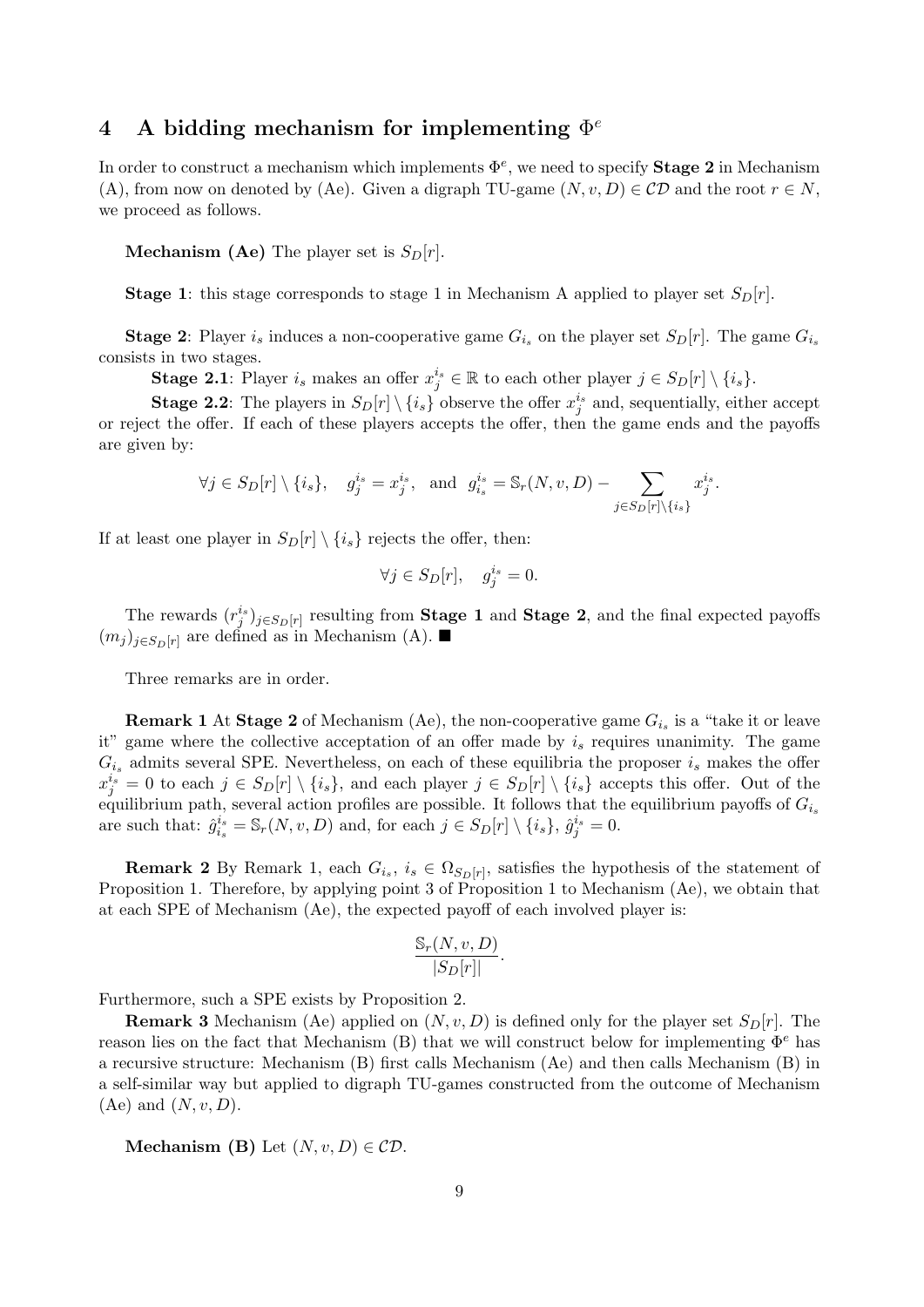- 1. If  $N = \{i\}$ , then player i's payoff in Mechanism (B) is  $v(\{i\})$ .
- 2. Otherwise, pick the root r of the rooted tree  $(N, D)$ .
	- (a) Members of  $S<sub>D</sub>[r]$  are involved in Mechanism (Ae) applied to  $(N, v, D)$ . Players in  $S_D[r]$  other than r receive the expected payoffs  $(m_j)_{j\in S_D(r)}$  obtained in Mechanism (Ae) applied to  $(N, v, D)$ , while player r receives his or her final payoff  $m_r + v({r})$  in Mechanism (B).
	- (b) Each  $i \in N \setminus \{r\}$  is involved in Mechanism (B) applied to the digraph TU-game  $(\hat{S}_D[j], \tilde{v}_j, D_{S_D[j]})$  where j is the unique successor of the root r of  $(N, D)$  such that  $i \in \hat{S}_D[j]$ , and  $\tilde{v}_i$  is such that:

$$
\forall S \subseteq \hat{S}_D[j], \quad \tilde{v}_j(S) = v(S) + m_j \delta_{\hat{S}_D[j]}(S).
$$

(c) The final payoff obtained by i in Mechanism  $(B)$  applied to  $(N, v, D)$  coincides with the final payoff he or she obtains in Mechanism (B) applied to  $(\hat{S}_D[j], \tilde{v}_j, D_{S_D[j]})$ .

**Example 2** Consider the digraph TU-game  $(N, v, D)$ , where the rooted tree is represented in Figure 1. Mechanism (B) applied to  $(N, v, D)$  runs as follows. Because N is not a singleton, go to point 2 in Mechanism (B).

Point 2(a) indicates that players in  $S_D[1] = \{1, 2, 3\}$  are involved in Mechanism (Ae) applied to  $(N, v, D)$ . In (Ae), players 2 and 3 receive payoffs  $m_2$  and  $m_3$ , respectively. The root 1 receives his final payoff in Mechanism  $(B)$  applied to  $(N, v, D)$ , which is equal to his stand-alone worth  $v({1})$  plus his expected payoff  $m_1$  obtained in Mechanism (Ae).

Next, go to point  $2(b)$ . At this step, Mechanism  $(B)$  indicates that player 2 is involved in Mechanism (B) applied to the digraph TU-game  $({2}, \tilde{v}_2, \emptyset)$ , where  $\tilde{v}_2({2}) = v({2}) + m_2$ . By point 1 of Mechanism (B), the final payoff of player 2 is  $v({2}) + m_2$ . Because player 2 obtains his final payoff in Mechanism (B) applied to  $({2}, \tilde{v}_2, \emptyset)$ , go to point 3 of Mechanism (B). It indicates that  $\tilde{v}(\{2\})$  is also the final payoff of player 2 in Mechanism (B) applied to  $(N, v, D)$ .

By point (2b), players 3 and 4 are both involved in Mechanism (B) applied to  $(S_{D[3]}, \tilde{v}_3, D_{S_D[3]})$ , where

$$
\forall S \in S_{D[3]}, \quad \tilde{v}_3(S) = v(S) + m_3 \delta_{S_{D[3]}}.
$$

Because  $S_{D[3]}$  is not a singleton, go to point  $2(a)$  of Mechanism (B). By point  $2(a)$  of Mechanism B applied to  $(S_{D[3]}, \tilde{v}_3, D_{S_D[3]})$ , the root 3 of  $(S_{D[3]}, D_{S_D[3]})$  and his unique successor 4 play Mechanism (Ae) applied to  $(S_{D[3]}, \tilde{v}_3, D_{S_D[3]})$ . Player 4 receives his expected payoff  $m_4$  obtained in Mechanism (Ae) applied to  $(S_{D[3]}, \tilde{v}_3, D_{S_D[3]})$ . Player 3 receives his final payoff  $m'_3 + \tilde{v}_3(\{3\})$  in Mechanism (B) applied to  $(S_{D[3]}, \tilde{v}_3D_{S_D[3]})$ , where  $m'_3$  represents his expected payoff obtained in Mechanism (Ae) applied to  $(S_{D[3]}, \tilde{v}_3, D_{S_D[3]})$ . Note that  $\tilde{v}_3({3}) = v({3})$  so that his final payoff in Mechanism (B) applied to  $(S_{D[3]}, \tilde{v}_3, D_{S_D[3]})$  is  $m'_3+\tilde{v}_3(\{3\})$ . Because player 3 obtains his final payoff in Mechanism (B) applied to  $(S_{D[3]}, \tilde{v}_3, D_{S_D[3]})$ , go to point 3 of Mechanism (B). It indicates that  $m'_3 + \tilde{v}_3(\{3\})$ is also his final payoff in Mechanism  $(B)$  applied to  $(N, v, D)$ .

Next, go to point 2(b). At this step, Mechanism (B) applied to  $(S_{D[3]}, \tilde{v}_3, D_{S_D[3]})$  indicates that player 4 is involved in Mechanism (B) applied to the digraph TU-game  $(\{4\}, (\tilde{v}_3)_4, \emptyset)$ , where

$$
(\tilde{v}_3)_4(\{4\}) = \tilde{v}_3(\{4\}) + m_4 = v(\{4\}) + m_4.
$$

By point 1 of Mechanism (B), the final payoff of player will be equal to  $v({4})+m_4$ . Because player 4 obtains his final payoff in Mechanism (B) applied to  $({4},(\tilde{v}_3)_4, \emptyset)$ , go to point 3 of Mechanism (B). It indicates that  $v({4}) + m_4$  is also the final payoff of player 4 in Mechanism (B) applied to  $(N, v, D)$ . Mechanism (B) applied to  $(N, v, D)$  ends.  $(N, v, D)$ . Mechanism  $(B)$  applied to  $(N, v, D)$  ends.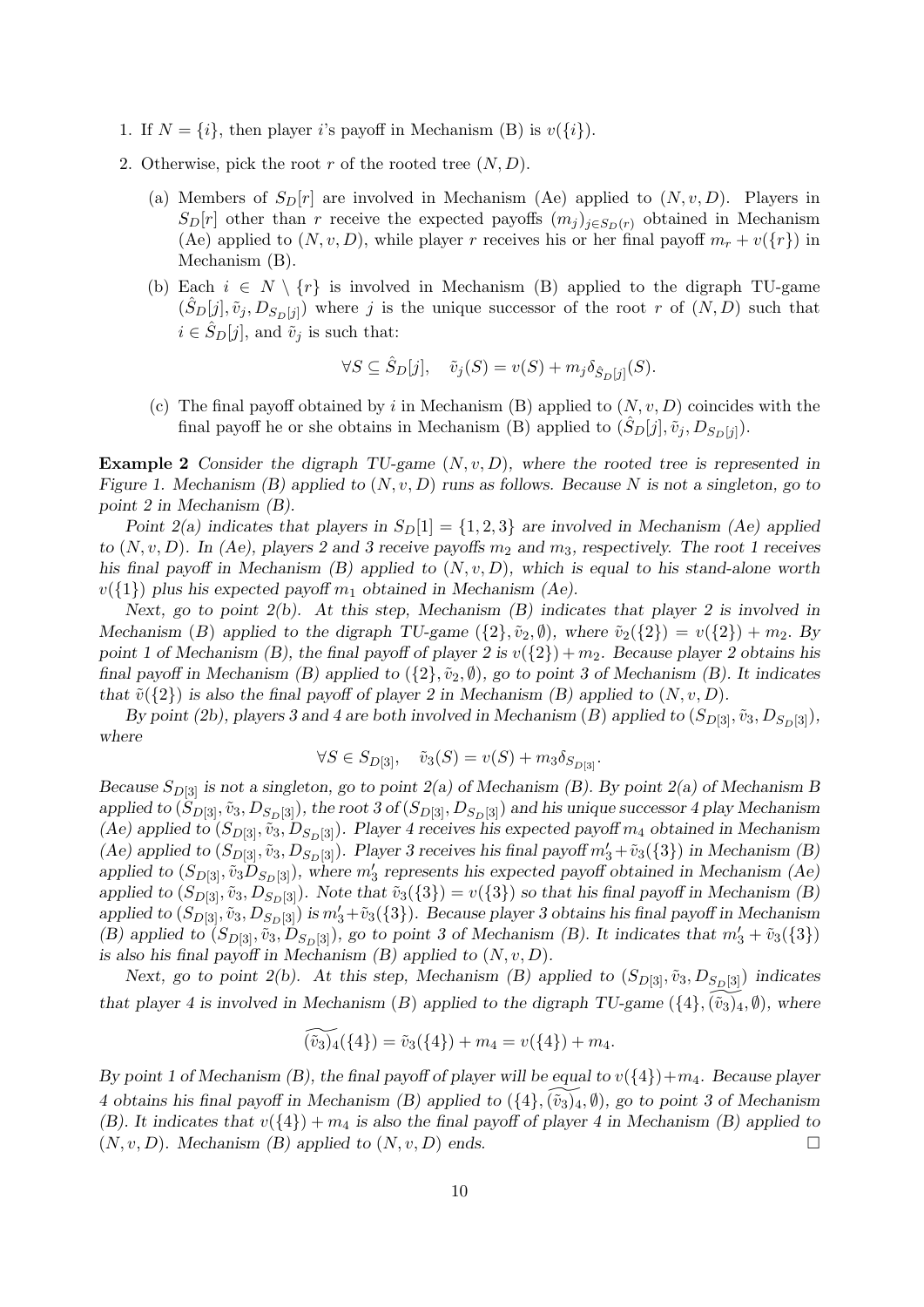# 5 Main result

We will show that for any  $(N, v, D) \in CD$  such that  $(N, v)$  is superadditive, the outcome of the subgame perfect equilibria (SPE) of Mechanism (B) applied to  $(N, v, D)$  coincide with the payoff vector  $\Phi^e(N, v, D)$  as described in section 2.3.

Proposition 3 Mechanism (B) implements the sequential equal surplus division payoff vector  $\Phi^e(N, v, D)$  of a superadditive digraph TU-game  $(N, v, D) \in CD$  in SPE.

**Proof.** We proceed in two steps.

Step (a): Uniqueness of the equilibrium payoffs. We first show that if Mechanism (B) admits a SPE, then on each SPE the final payoffs of the players coincide with  $\Phi^e$ . Pick any superadditive digraph TU-game  $(N, v, D) \in CD$ , and assume that a SPE in played in Mechanism (B). We proceed by induction on the depth  $p$  of the tree  $(N, D)$ .

INITIAL STEP If  $p = 0$ , the digraph TU-game has only one player, say i, so that the associated digraph is empty. By Mechanism (B), this player gets  $v({i})$ , which coincides with  $\Phi_i^e({i}, v, \emptyset)$  by definition of  $\Phi^e$ .

INDUCTION HYPOTHESIS Fix  $p \ge 0$ , and assume that the claim is true for any depth  $p' \le p$ . Before proceeding to the induction step, we need the following lemma which uses the induction hypothesis.

**Lemma 1** Under the induction hypothesis, assume that a SPE is played in Mechanism  $(B)$  applied to  $(N, v, D) \in CD$ . Then, the corresponding equilibrium strategies induce a SPE in Mechanism (Ae).

**Proof.** Pick any  $(N, v, D) \in CD$ . Assume that a SPE is played in Mechanism (B), and denote by  $u_i$  the corresponding final payoff of player  $i \in N$ . Consider Mechanism (Ae) applied on  $(N, v, D)$ and where the player set is  $S_D[r]$ . Assume by contradiction that there exists a player  $i \in S_D[r]$ who has an incentive to deviate unilaterally from his or her (induced) equilibrium strategy. Denote by  $m_i$  his expected final payoff in Mechanism (Ae) when he plays his or her equilibrium strategy in Mechanism (B), and denote by  $\hat{m}_j$  his or her expected final payoff in Mechanism (Ae) when he or she has chosen to deviate from his or her equilibrium strategy in Mechanism (Ae). There are two cases: either  $\hat{m}_j > m_j$  or  $\hat{m}_j < m_j$ . We deal with the first case, the second one is similar and so left to the reader.

Assume that  $\hat{m}_j > m_j$ . We distinguish two cases.

Case (a) Assume that  $j = r$ . Since  $\hat{m}_r > m_r$ , by definition of Mechanism (B), we obtain:

$$
u_r = v({r}) + m_r < v({r}) + \hat{m}_r,
$$

which contradicts that players play a SPE in Mechanism (B).

Case (b) Assume that  $j \in S_D(r)$ . Then, by point (c) of Mechanism (B), j's final payoff  $u_j$  in Mechanism (B) applied to  $(N, v, D)$  coincides with the final payoff he or she obtains in Mechanism (B) applied to  $(\hat{S}_D[j], \tilde{v}_j, D_{S_D[j]})$ . Note that the depth of  $(\hat{S}_D[j], D_{S_D[j]})$  is inferior of equal to p. By the induction hypothesis, we obtain:

$$
u_j = \Phi_j^e(S_D[j], v + m_j \delta_{\hat{S}_D[j]}, D_{S_D[j]}), \text{ and } \hat{u}_j = \Phi_j^e(S_D[j], v + \hat{m}_j \delta_{\hat{S}_D[j]}, D_{S_D[j]})
$$

where  $\hat{u}_j$  denotes j's final payoff in Mechanism (B) whe he or she deviates from his equilibrium strategy in Mechanism (Ae). By the fact that  $m_j < \hat{m}_j$  and strict aggregate monotonocity of  $\Phi^e$ , we obtain  $u_j < \hat{u}_j$ , which, once again, contradicts that players play a SPE in Mechanism (B).  $\blacksquare$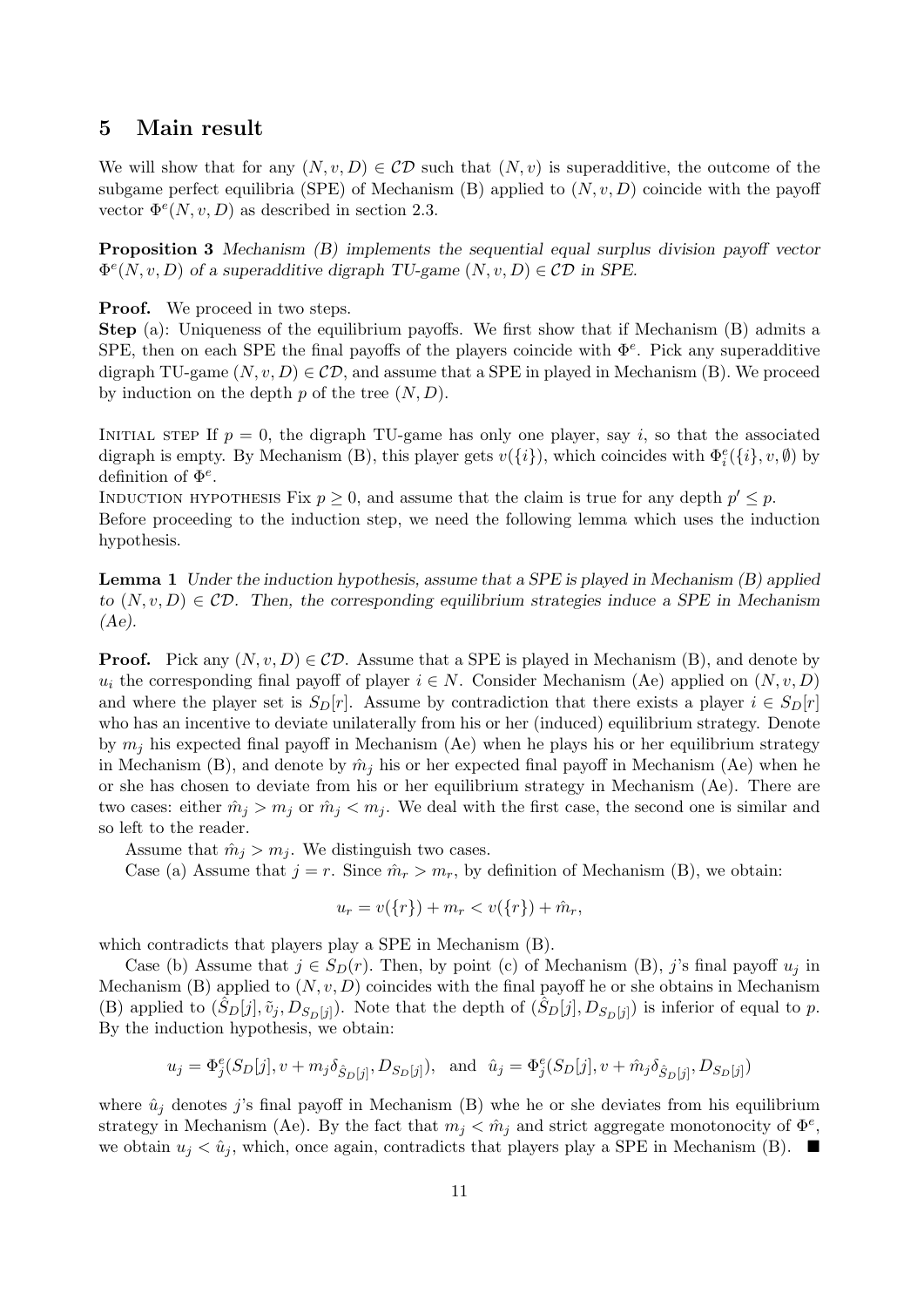We now have the material for the induction step.

INDUCTION STEP Take an instance  $(N, v, D) \in CD$  such that the depth of the tree  $(N, D)$  is  $p+1$ , and assume that the players play a SPE of Mechanism (B). Then, by Lemma 1, the strategies induce a SPE in Mechanism (Ae). In particular, the root r obtains  $v({r}) + \hat{m}_r$ . By Remarks 1 and 2,

$$
\hat{m}_r = \frac{\mathbb{S}_r(N, v, D)}{|S_D[r]|}.\tag{2}
$$

So, at the SPE, r's final payoff coincides with  $\Phi_r^e(N, v, D)$ . Regarding each other player  $i \in N \setminus \{r\}$ , his of her final payoff in Mechanism (B) is by definition the final payoff he or she obtains in Mechanism (B) applied to  $(\hat{S}_D[j], \tilde{v}_j, D_{S_D[j]})$ , where j is the unique successor of the root r of  $(N, D)$  such that  $i \in \hat{S}_D[j]$ . By definition of j, the depth of  $(\hat{S}_D[j], D_{S_D[j]})$  is inferior or equal to p. By the induction hypothesis, *i*'s final payoff in Mechanism (B) is equal to  $\Phi_i^e(\hat{S}_D[j], \tilde{v}_j, D_{S_D[j]})$ , where

$$
\forall S \subseteq \hat{S}_D[j], \quad \tilde{v}_j(S) = v(S) + \hat{m}_j \delta_{\hat{S}_D[j]}(S),
$$

where  $\hat{m}_j$  is the expected payoff obtained in Mechanism (Ae) applied to  $(N, v, D)$ . Once again, by Remarks and 1 and 2, we know that:

$$
\forall j \in S_D(r), \quad \hat{m}_j = \frac{\mathbb{S}_r(N, v, D)}{|S_D[r]|}.
$$

Conclude that  $\tilde{v}_j = v_j$  (see the definition of  $\Phi_i^e$  in section 2.3), and so:

$$
\Phi_i^e(\hat{S}_D[j], \tilde{v}_j, D_{S_D[j]}) = \Phi_i^e(\hat{S}_D[j], v_j, D_{S_D[j]}).
$$

At last, by definition of  $\Phi_i^e(N, v, D)$ , we obtain that:

$$
\Phi_i^e(\hat{S}_D[j], v_j, D_{S_D[j]}) = \Phi_i^e(N, v, D).
$$

Therefore, *i*'s final payoff in Mechanism (B) coincides with  $\Phi_i^e(N, v, D)$  at a SPE. This completes the proof of Step (a).

Step (b) Existence of a SPE. We show that Mechanism (B) admits a SPE. Once again, we proceed by induction of the depth of  $(N, D)$  of a digraph TU-game  $(N, v, D) \in CD$ .

INITIAL STEP If  $p = 0$ , then the results holds trivially.

INDUCTION HYPOTHESIS Assume that Mechanism (B) admits a SPE for each  $(N, v, D) \in CD$ such that the depth of  $(N, D)$  is at most equal to p.

INDUCTION STEP Assume that the depth of the tree of the chosen digraph TU-game is equal to  $p + 1$ . Consider any SPE profile in Mechanism (Ae). By Remarks 1 and 2 such a profile exists and the induced digraph TU-games  $(S_D[j], v + \tilde{m}_j \delta_{\hat{S}_D[j]}, D_{S_D[j]})$ ,  $j \in S_D[r]$ , are such that  $v + \tilde{m}_j \delta_{\hat{S}_D[j]} = v_j$  for each  $j \in S_D[r]$ . The depth of each tree  $(S_D[j], D_{S_D[j]})$  is at most p. By the induction hypothesis, there is a SPE for Mechanism (B) applied to  $(S_D[j], v_j, D_{S_D[j]})$ . By definition of a SPE, no player has an incentive to deviate in Mechanism (B) applied to  $(S_D[j], v_j, D_{S_D[j]})$ . Next, assume that a player  $j \in S_D[r]$  contemplates the possibility to deviate in Mechanism (Ae) given the choice of the equilibrium strategies in Mechanism (B) applied to each  $(S_D[j], v_j, D_{S_D[j]}),$  $j \in S<sub>D</sub>[r]$ . Clearly, he or she cannot increase his or her expected payoff in Mechanism (Ae), which is equal to

$$
\frac{\mathbb{S}_r(N, v, D)}{|S_D[r]|},
$$

and so, has no possibility to increase his final payoff in Mechanism  $(B)$  applied to  $(N, v, D)$ . This completes the proof of Step (b).

By combining Step (a) and Step (b), we obtain that Mechanism (B) implements in SPE the Sequential Surplus Division Rule for each superadditive rooted tree TU-game.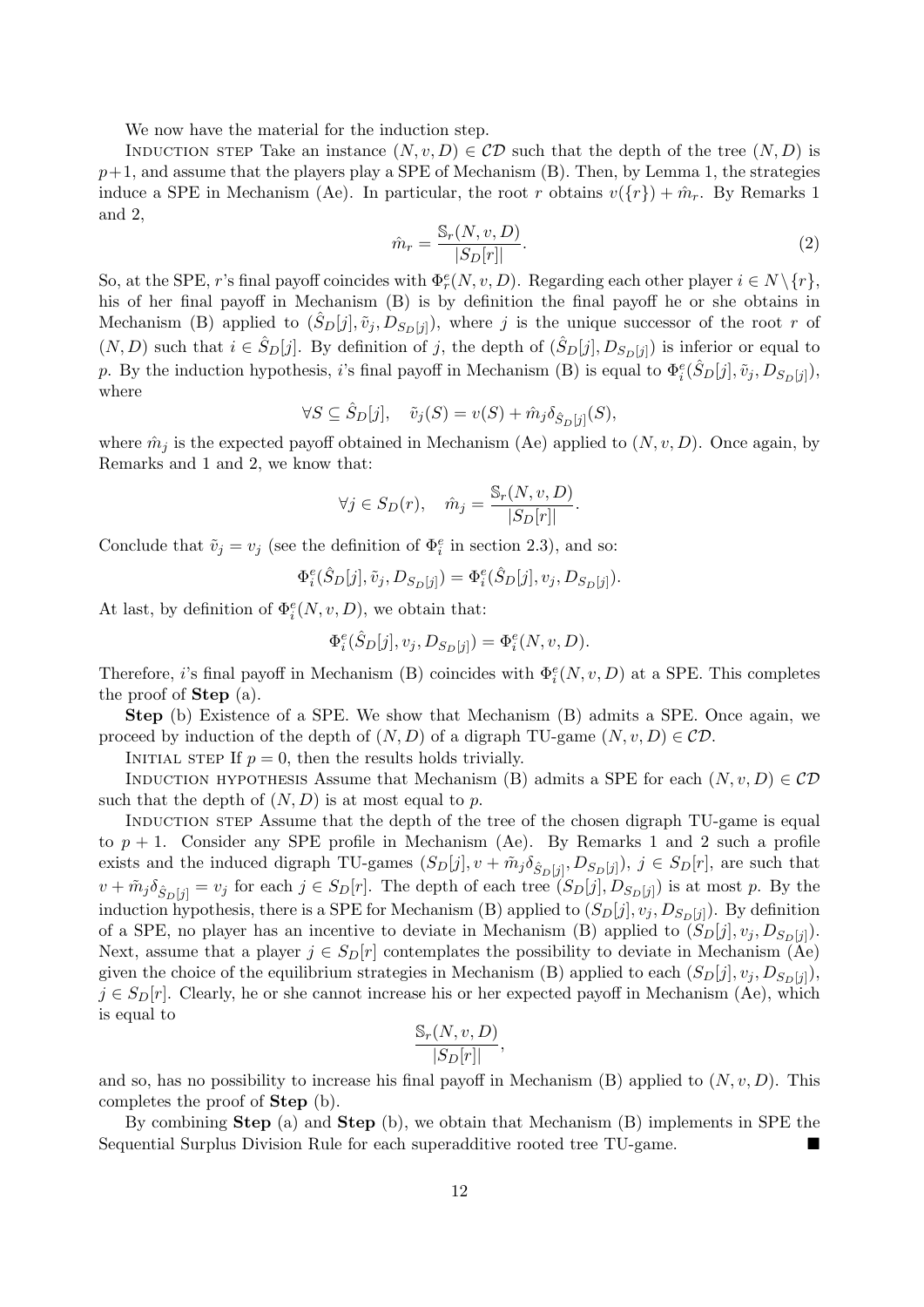# 6 Appendix: Proof of Proposition 1

Consider the Mechanism (A) and assume that on each SPE of  $G_{i_s}$ ,  $i_s \in \Omega_S$  of Stage 2, the payoff vector is the same and equal to  $(\hat{g}_j^{i_s})_{j \in S}$ .

Point 1. By definition of the net bid:

$$
\sum_{i \in S} \hat{B}^i = 0.
$$

Therefore, it is sufficient to prove that for each pair of distinct players  $i, j \in S$ ,  $\hat{B}^i = \hat{B}^j$  on each SPE of the Mechanism (A). Consider any SPE of the Mechanism (A). We proceed by contradiction by assuming that the assertion is false. This implies that  $|\Omega_S| < |S|$ . Pick any player  $i_s \in \Omega_S$  and any player  $j_{s-\omega_s}$  in the set

$$
\arg\max_{l\in S\setminus\Omega_S}\{\hat{B}^l\}.
$$

Focus the attention on the reward  $\hat{r}_{i_s}^{i_s}$  $i_s^{i_s}$ . Two exclusive cases arise.

Case (a). Assume first that this reward is strictly inferior to the expected payoff:

$$
\hat{r}_{i_s}^{i_s} < \hat{m}_{i_s} = \sum_{l \in \Omega_S} \frac{\hat{r}_{i_s}^l}{|\Omega_S|}.\tag{3}
$$

Then, player  $i_s$  can strictly improve his/her expected payoff by unilaterally changing his/her set of bids. Indeed, choose any positive  $\varepsilon < \hat{B}^{i_s} - \hat{B}^{j_{s-\omega_s}}$ , which is possible by assumption, and consider the following new set of bids for  $i_s$ :

(i)  $\tilde{b}^{i^s}_{i_s}$  $\frac{i^{s}}{j_{s-\omega s}}=\hat{b}^{i^{s}}_{j_{s}}$  $\int_{j_{s-\omega_s}}^{i^s} -\varepsilon;$ (ii)  $\tilde{b}_j^{i^s} = \hat{b}_j^{i^s}$  $j_j^{i^s}$  for each other  $j \in S \setminus \{j_{s-\omega_s}\}.$ We obtain: (iii)  $\tilde{B}^{i_s} = \hat{B}^{i_s} - \varepsilon$ ; (iv)  $\tilde{B}^{j_{s-\omega_s}} = \hat{B}^{j_{s-\omega_s}} + \varepsilon;$ (v)  $\tilde{B}^j = \hat{B}^j$  for each other  $j \in S \setminus \{i_s, j_{s-\omega_s}\}.$ (vi) Player  $i_s$  is not the proposer anymore, and the set of potential proposers becomes  $\Omega_S \setminus \{i_s\}.$ It follows that  $i_s$ 's expected payoff, denoted by  $\tilde{m}_{i_s}$ , is as follows:

$$
\tilde{m}_{i_s} = \sum_{l \in \Omega_S \setminus \{i_s\}} \frac{\hat{r}_{i_s}^l}{|\Omega_S| - 1}.
$$
\n(4)

From inequality (3), we deduce that:

$$
(|\Omega_S|-1)\hat{r}_{i_s}^{i_s} < \sum_{l \in \Omega_S \setminus \{i_s\}} \hat{r}_{i_s}^l \iff \hat{r}_{i_s}^{i_s} < \sum_{l \in \Omega_S \setminus \{i_s\}} \frac{\hat{r}_{i_s}^l}{|\Omega_S|-1} = \tilde{m}_{i_s}.
$$

Therefore, by (4), we obtain:

$$
\tilde{m}_{i_s} = \left(\frac{|\Omega_S| - 1}{\Omega_S}\right) \tilde{m}_{i_s} + \frac{1}{|\Omega_S|} \tilde{m}_{i_s} > \sum_{l \in \Omega_S \setminus \{i_s\}} \frac{\hat{r}_{i_s}^l}{|\Omega_S|} + \frac{\hat{r}_{i_s}^{i_s}}{|\Omega_S|} = \hat{m}_{i_s},
$$

which contradicts that  $\hat{m}_{i_s}$  is  $i_s$ 's equilibrium expected payoff.

Case (b). From case (a), one can assume that:

$$
\hat{r}_{i_s}^{i_s} \ge \hat{m}_{i_s} = \sum_{l \in \Omega_S} \frac{\hat{r}_{i_s}^l}{|\Omega_S|}.
$$
\n
$$
(5)
$$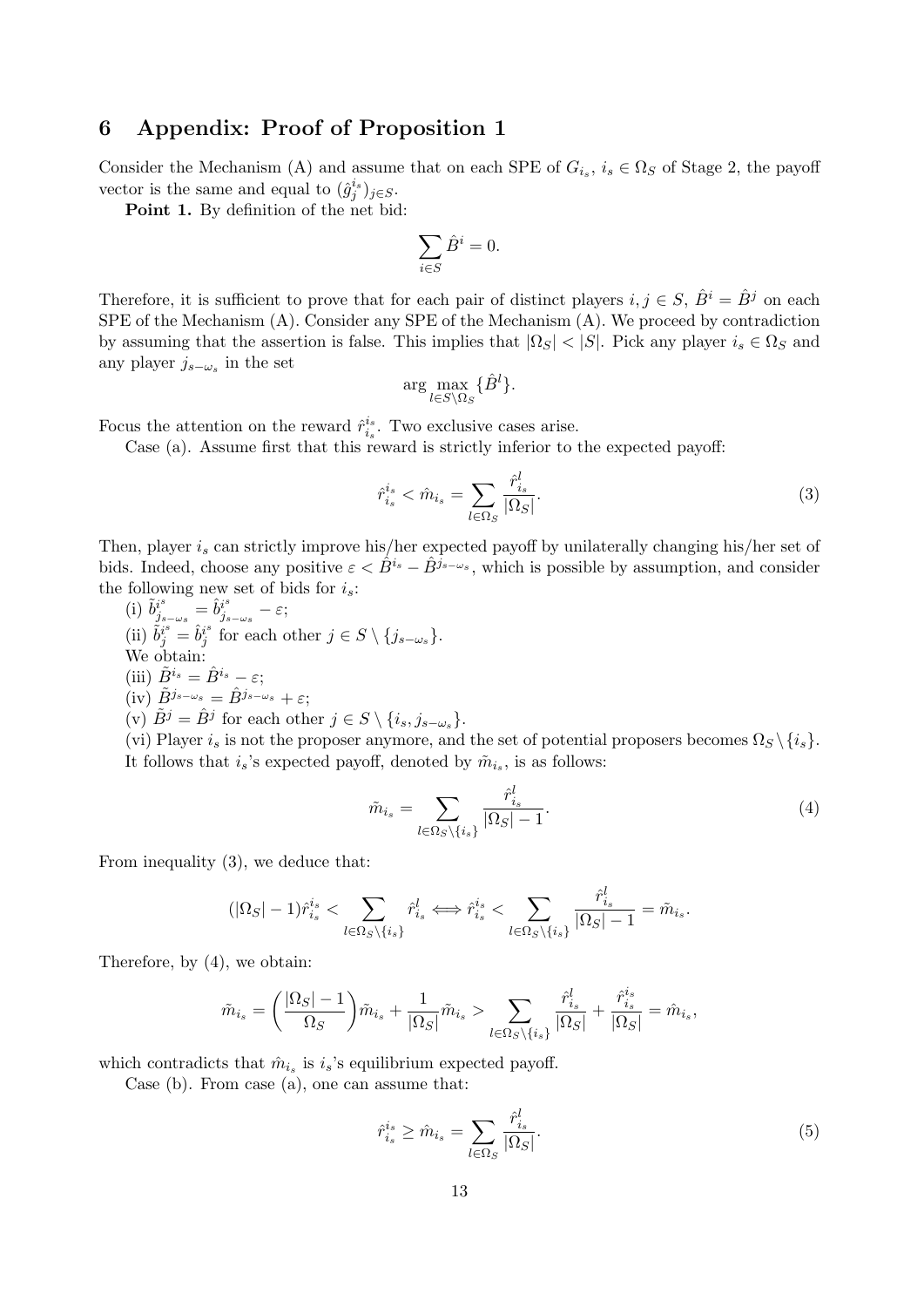As in case (a), one can show that player  $i_s$  can strictly improve his/her expected payoff by unilaterally changing his/her set of bids. Indeed, consider the following set of bids for  $i_s$ : for any positive  $\varepsilon$  such that  $2|\Omega_S|\varepsilon < \hat{B}^{i_s} - \hat{B}^{j_{s-\omega_s}},$ 

(i)  $\tilde{b}^{i^s}_{i^s}$  $i^s_{j_s-\omega_s}=\hat{b}^{i^s}_{j_s}$  $j_{s-\omega_s}^{\nu^s}-(2|\Omega_S|-1)\varepsilon;$ (ii)  $\tilde{b}_j^{i^s} = \hat{b}_j^{i^s} + 2\varepsilon$  for each  $j \in \Omega_S \setminus \{i_s\};$ (iii)  $\tilde{b}^{i^s}_j = \hat{b}^{i^s}_j$  $j_j^s$  for each  $j \in S \setminus (\Omega_S \cup \{j_{s-\omega_s}\}).$ We obtain: (iv)  $\tilde{B}^{i_s} = \hat{B}^{i_s} - \varepsilon$ ;  $(v) \tilde{B}^{j_{s-\omega_{s}}} = \hat{B}^{j_{s-\omega_{s}}} + (2|\Omega_{S}|-1)\varepsilon;$ (vi)  $\tilde{B}^j = \hat{B}^j - 2\varepsilon$  for each  $j \in \Omega_S \setminus \{i_s\};$ (vii)  $\tilde{B}^j = \hat{B}^j$  for each  $j \in S \setminus (\Omega_S \cup \{j_{s-\omega_s}\}).$ (viii) Player  $i_s$  becomes the unique proposer.

Equipped with this new set of bids,  $i_s$ 's final payoff becomes:

$$
\hat{g}_{i_s}^{i_s} - \sum_{l \in S \backslash \{i_s\}} \tilde{b}_l^{i_s} = \hat{g}_{i_s}^{i_s} - \bigg(\sum_{l \in S \backslash \{i_s\}} \hat{b}_l^{i_s} - \varepsilon\bigg) {= \hat{r}_{i_s}^{i_s} + \varepsilon > \hat{r}_{i_s}^{i_s} \geq \hat{m}_{i_s},}
$$

which contradicts that  $\hat{m}_{i_s}$  is  $i_s$ 's equilibrium payoff.

From case (a) and case (b), we conclude that  $\Omega_S < S$  is impossible at the equilibrium. Therefore,  $\Omega_S = S$  and so  $\hat{B}^i = 0$  for each  $i \in S$ .

**Point 2** Pick any  $j \in S$ . Assume that there exist  $i_s$  and  $i'_s$  in  $\Omega_S$  such that  $\hat{r}^{i_s}_{j} > \hat{r}^{i'_s}_{j}$ . Without loss of generality, assume that  $i_s$  is such that  $\hat{r}_j^{i_s} > \hat{r}_j^{i'_s}$  for each other  $i'_s \in \Omega_S \setminus \{i_s\}$ . Two cases arise.

Case (a) Assume that  $i_s \neq j$ . Then, j can strictly improve his/her expected payoff by unilaterally changing his/her set of bids. Indeed, consider the following set of bids for  $j$ : for any positive ε,

(i)  $\tilde{b}_i^j$  $\hat{b}^j_i = \hat{b}^j_i$  $\frac{j}{i_s}-\varepsilon;$ (ii)  $\tilde{b}_i^j = \hat{b}_i^j$  $i_i^j$  for each  $i \in S \setminus \{i_s\}.$ We have: (iii)  $\tilde{B}^j = \hat{B}^j - \varepsilon;$ (iv)  $\tilde{B}^{i_s} = \hat{B}^{i_s} + \varepsilon$ ; (v)  $\tilde{B}^i = \hat{B}^i$  for each other  $i \in S \setminus \{i_s, j\};$ (vi) Player  $i_s$  becomes the unique proposer.

Under this scenario and for sufficiently small  $\varepsilon$ , player's j final payoff becomes  $\hat{r}_j^{i_s} - \varepsilon > \hat{m}_j$ , which contradicts that  $\hat{m}_j$  is the equilibrium payoff.

Case (b). The previous case forces  $i_s = j$ . Then, j can strictly improve his/her expected payoff by unilaterally changing his/her set of bids. Indeed, consider the following set of bids for  $j$ : for any positive  $\varepsilon$ ,

(i)  $\tilde{b}_i^j = \hat{b}_i^j + \varepsilon$  for each  $i \in S \setminus \{j\},\$ from which we obtain:

(iii)  $\tilde{B}^j = \hat{B}^j + (|S| - 1)\varepsilon$ ;

(iv)  $\tilde{B}^i = \hat{B}^i - \varepsilon$ ;

 $(v)$  Player *j* becomes the unique proposer.

Under this scenario, player j's final payoff is  $\hat{r}_j^j - (|S| - 1)\varepsilon$ . For a sufficiently small  $\varepsilon$ , this final payoff is strictly greater than  $\hat{m}_i$ .

By combining case (a) and case (b), we deduce that the initial assumption is impossible at the equilibrium. Therefore, the desired result follows: for  $i_s, i'_s \in \Omega_S$ , it holds that  $r_j^{i_s} = r_j^{i'_s}$ .

**Point 3** Pick any  $j \in S$ . From **Point 1** and **Point 2**, we have: